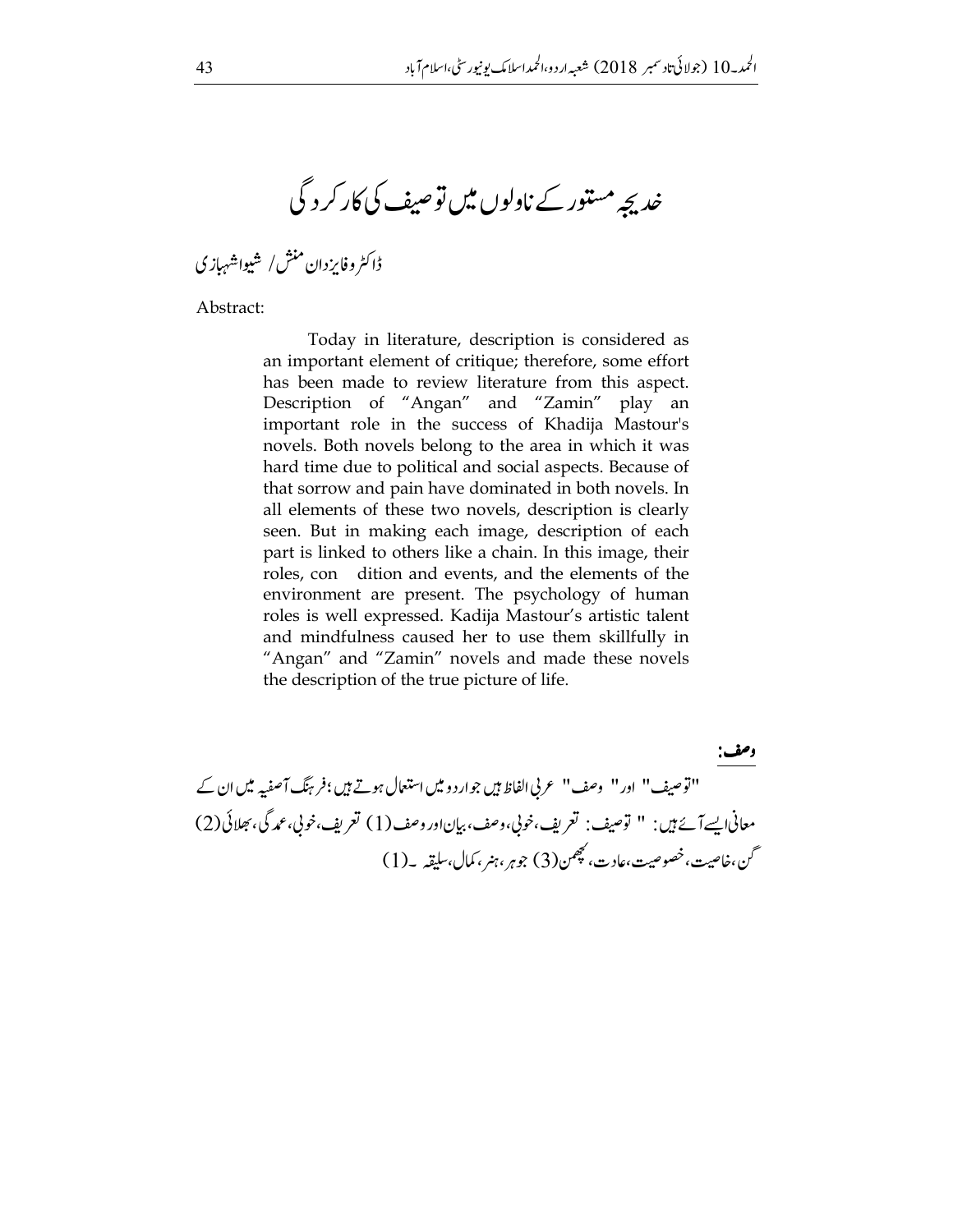قومی انگریزی <sub>ا</sub>ر دول<sub>خت</sub> میں وصف کی پیش <sup>کش</sup> اس طرح کی گئی ہے :" گفظی تصویر کھیجنے کا عمل تر سیم <sup>کس</sup>ی شے کی خصوصیت یاشکل وشاہت کااپیابیان کہ سننے والااس کا تصور کر سکے ،<sup>کس</sup>ی قشم نوع یافر د کو تفکیل دینے والی كيفيتوں كاامتزاج (2)

ار د ولغت کے مطابق وصف کا عمل اس وقت نمایاں ہو تاہے جب فن میں جمالیات کواحا گر کر ناضر ور ک ہوتاہے یعنی کسی شے کی تعریف،خوبی اور سلیقہ سے ہوتی ہے تو حسن بھی ابھر کر سامنے آتاہے :" تعریف نیز خوبی، احچی بات،صفت،خاصیت،خصلت، کمال، ہنر ،جوہر ،سلیقہ ، پہچان۔۔۔۔ایک صنف سخن جس میں کسی کی خوبیاں بیان کی حاتی ہیں۔۔۔بیان کر نا، طبّی نسخہ لکھنا،خوبیوں کابیان،۔۔کسی چزید ( رنگ وغیر ہ) کی نمایاں خصوصیت، رنگ کافعل پاکر دار،مفت"(3)

ایک ذہنی تصویر کھینچنے کے لیے فن کاراپنے قوتِ متخیلہ کی مدد سے کسی چیز یا څخص کی موجود گی کوہو بہو بیان کرتاہے؛اس کار نگ ،شکل،خلابی آواز،بووغیر ہ کس طرح ہیں۔اس کی خوبیوں پابرائیوں کا بیان،خصوصات اور صفات کی وضاحت اوراس کی جامع تعریف وصف کے ذریعے ہوتی ہے۔ فمن کار اپنے اندرونی حالات، جذبات اور اپنے سارے محسوسات حتی کہ غیر محسوسات کا تعارف اسی کاسہارے لے کر کرتا ہے۔اس فن کو تصویر کشی بھی کہا حاتا ہے۔دوسرےالفاظ میں وصف پاتصو پر کشی وہ عمل ہے جس کے ذریعے فن کاراپنے تجربات کو کسی تصویر کی طرح سمنیچیاہے۔فارسی میں اس عمل کو'' توصیف ''،'' تصویر کشی''، تصویر گری،وصف،بیان حال،بیان صفت، تعریف او رتوشیح کہتے ہیں۔ انگریزی ادب میں ان سب کے لیے ڈسکرپشن( Description) اور امیجری (Imagery)استعال ہوتاہے۔

ار دولغت میں ان تمام مختلف الفاظ کے لیے جو وضاحتیں آ ئی ہیں اس بات کا ثبوت ہے کہ یہ ڈسکر پشن یا وصفیہ کے تحت قرار پاتے ہیں : " وصفیہ : کسی شے ، څخص یاداقعہ کاز بانی یاتحریر کی نقشہ ،ایسابیان جس سے الفاظ میں كسي شركياہم جزئيات اور تفصيلات بيان ہو جائيں: الفاظ ميں نقشہ تحقيخے كاعمل'' (4)

ادب میں وصف بیان کرنے کا وہ طریقہ ہے جو زیادہ براہ راست انسانی جذبات سے اس کا تعلق ہو تاہے۔ کاڈن (Cuddon) نے وصف کو " امیجری" کہہ کراسی بات کو قلمبند کیاہے:" تصویر کشی کے مخلف معنی ہوتے ہیں، یہاں پر ہم اس کواس طرح سے لیتے ہیں کہ جواعمال، جذبات، خیالات، تصورات،حالات اور جذبے کے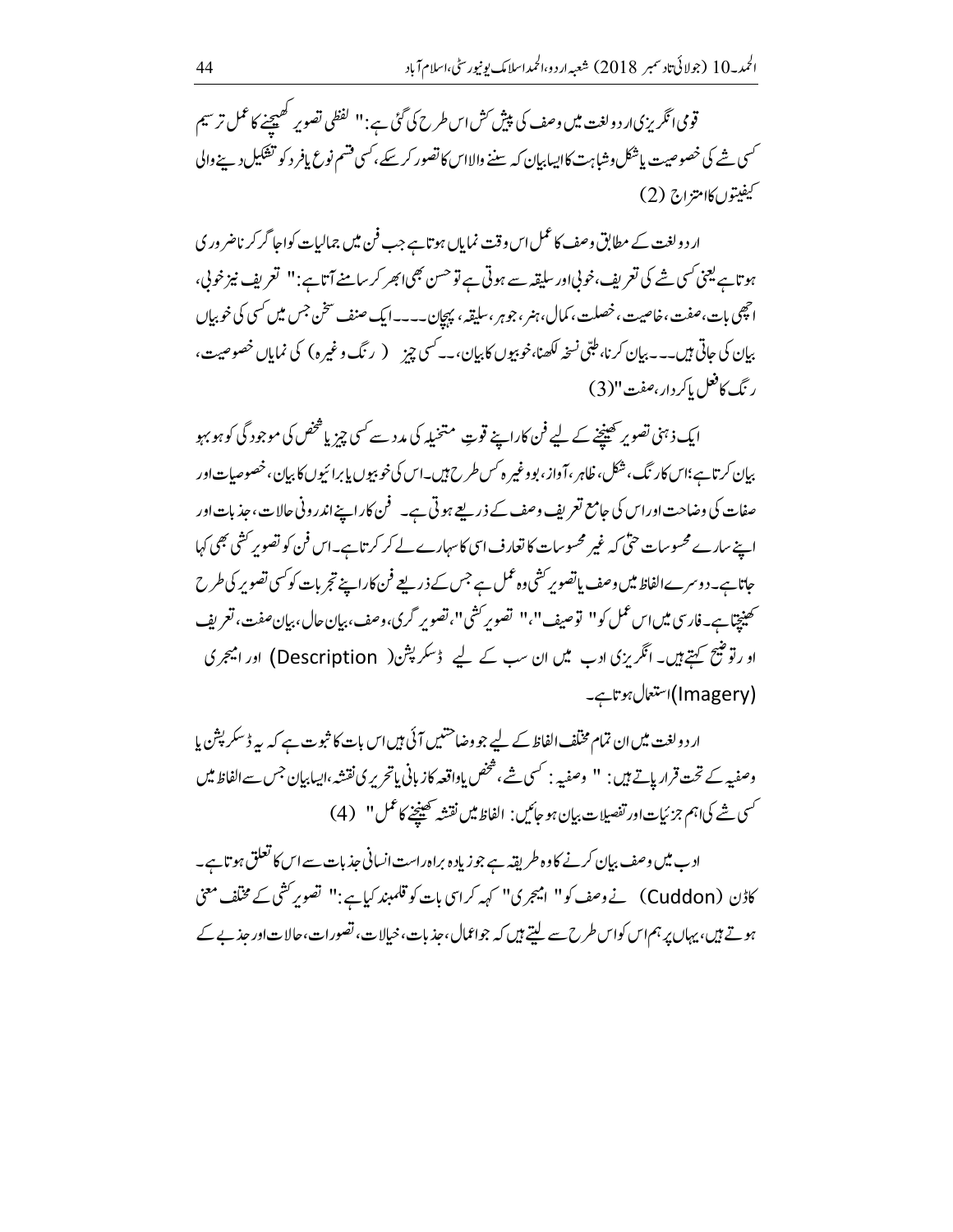ہر تجربے کو زبان کے ذریعے دوبارہ خلق کر سکیں۔ کر داروں کوایک شکل میں بیان کرنے کے لیے تصویر سازی کی حاتی ہے اور اس کو تصویر کشی کہتے ہیں ۔ (5)۔ وصف کا جزئیات نگاری سے بھی براہ راست تعلق ہے:" گبھض او قات کسی شے کی منطقی تعریف ممکن نہیں ہوتی اور بعض او قات منطقی تعریف اس شے کا صحیح ذہنی تصور پیدا کرنے سے قاصررہتی ہے۔اس وقت ضرورت پیش آتی ہے کہ وصفیہ سے کام لیاجائے۔لیحنیاس کیاہم جزئیات کاذکراس طرح كياحائے كہ اس شے كى صحيح ذہنى تصويرِ سامع يا قارى تك پہنچ جائے۔" (6)

یرانے زمانے سے لے کراب تک شاعر کیاور نثر نگار کی میں وصف ایک اہم عنصر ماناجاتا ہےاور ہر دور میں ۔<br>سمی عنوان سے اس کا تعارف کی<u>ا گیا ہ</u>ے۔ فارسی اد ب میں وصف کا عنصر اہم سمجھا جاتا ہے ؛ یہاں بر محل ہو گا کہ اس کا فار سی لغت میں مطلب کی طرف اشارہ کیاجائے :" توصیف : وصف کرنا، کسی شے کی صفات اور خصوصیات بیان کرنا۔ (7) جمال میر صاد قی وصف کی وضاحت میں رقمطراز ہیں :"جدید علم بلاغت میں وصف بیان کرنے کی وہ صورت ہے جو دنیا کے اثرات کو انسانی دل و دماغ پر جانچا ہوتا ہے۔ وصف طر ز سلوک ، اعمال، جالات، محل و قوع، کر دار اور اشیا کی کیفیت کو پیش کرتاہے۔ وصف کا نصب العین تصویر پیش کر نااور مضمون کو سانجے میں ڈھالنا ہے۔وصف ایک الگ صورت کے حامل نہیں بلکہ کہانی کے حصوں میں شامل ہے۔" (8)

مجموعی طور پرادب میں'' کسی ٹھوس چیز کو ہو بہو پیش کر ناوصف نگار کی کہلاتاہے''۔پہ تعریف پیش نظرر کھتے ہوئے پہ نتیجہ اخذ ہوتاہے کہ "وصف" مخلّف روپ میں ابھر کر سامنے آتاہے؛ کر دار نگار کی، سرایانگار کی، شخصیت نگار کی، منظر کشی، جزئیات نگاری۔کسی منظر کو بیان کرنے کے لیے لہجہ اور صور تحال میں باہمی ربط ہو ناجاہئے۔ا گروہ کہانی کے طر زبیان سے مر بوط نہ ہو داستان کاڈرامائی انداز کھوجائے گا۔مثال کے طور پر جب ناول نگار کسی سنسنی خیز جالت کی تصویر کشی کرتاہے توا گراس سے متعلق، کر دار واقعات جوش و خروش سے خالی ہوں تووہ مناظر بے حد غیر متعلقہ نظر آئے گا۔ڈرامائی منظر مخلف رجحانات اور زاویوں پر مشتمل ہو سکتا ہے :

"دانائے حال(God's point of view) : جب ایک کہانی دانائے حال کے زاویہ نظر سے لکھی جائے توراوی کر داروں کے تمام حالات زند گی اور واقعات کے سارے جزئیات سے باخبر ہوتاہے۔اکثر مشرقی اور مغربی کلاسیک کہانیاںاسی طر زیر لکھی گئی ہیں؛ دانائے جال باخالق ، ہر لمحہ اپنے کر داروں کے ساتھ ساتھ رہتاہے اور ان کے ہر کام، کردار، خواب و خیال،سوچ، حرکات وسکنات کو \_اپنے قوہ متخیلہ کے ذریعے تخلیق کرتا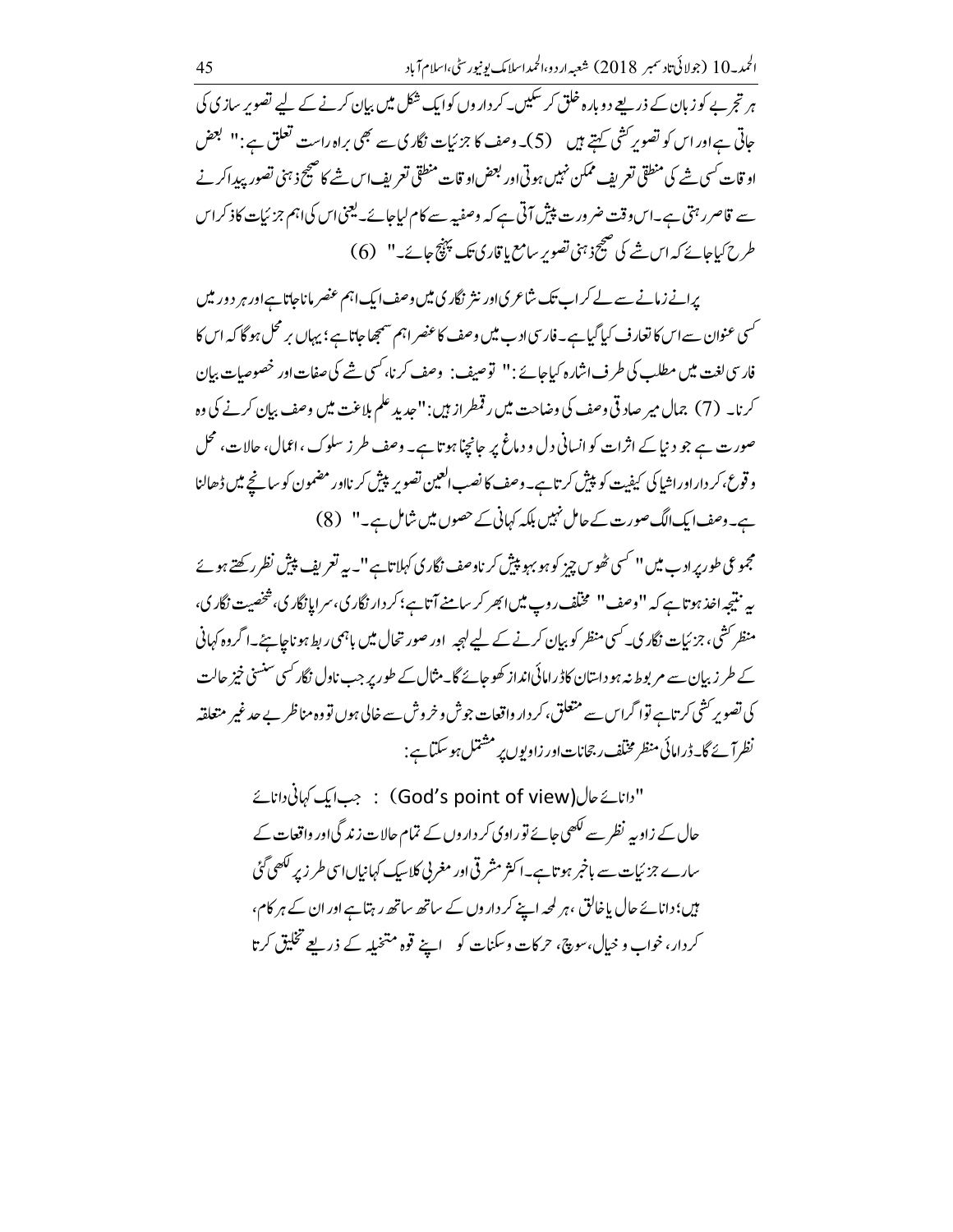ہے۔اول شخص کار جحان(First person) : اس طریقے میں راوی صرف اپنے نقطہ نظر سے حالات و واقعات کا بیان کرتاہے۔ وہ د وسرے کر داروں کے خیالات اپنی زیان سے پیش نہیں کرتا بلکہ صرف اپنے تخیل میں دیکھے ہوئے کا بیان کرتاہے؛ تیسرے شخص کازاویہ نظر (Third person) : اس میں کہانی کےاصلی کردار کو'' وہ'' کہہ کرساراقصہ اس کی زبان و خیال سے بیان ہوتاہے ۔ لکھنے والا سب کچھ اسی کردار کی آنکھوں سے دیکھاہے؛حدیث نفس یاخود کلامی : اس میں مصنف قاری کواپنے کر دار کی گہرائیوں تک لے جاتا ہےاور قار کیا<sup>س</sup> میں ڈوب جاتا ہے۔ کر داراپینے آپ میں مگن ہوتے ہوئے خود کو مخاطب قرار دے کر گفتگو کرتا ہے۔اس طرح قاری کے ذہن میں ایک تصویر بنتی ہے اور وہاس کی اندر ونی کیفیت سے آگاہ ہوتاہےاور واقعات وحالات کا تجزیہ کرنے کی طاقت رکھتاہے۔ناول نگاروں نےاس طریقہ کابہت استفادہ کیاہےاورا کثر نفساتی وصف کاسہارالیاہے۔" ( 9)

ار د واد ب میں وصف کو منظر نگار ی، تصویر کشی، مرتع نگار ی، منظر کشی اور وصفیہ بھی کہاجاتا ہے۔افسانوی اد ب میں ایک عمد ہ وصف سے فضا کی تیار ی بنتی ہے اور فضا کی موجود گی میں وصف کا بڑا ہاتھ ہے۔ د وسر ےالفاظ میں وصف اور فضاکا باہمی رشتہ ہے۔ یہ دونوں ایک دوسرے کے ساتھ مل کر منظر کو پیش کرتے ہیں۔وصف متن کو یکسانیت سے بجاتا ہےاور یادرے وصف کامقصد قار کی کو تصویر پیش کرناہے؛اسی بات کی بناپر وہ وصف کامیاب ہو سکتا ہے جس کی تصاویر زندہاور مانویں ہوں۔

### افسانویادب میں" وصف" کاپس منظر

اٹھاروس صدی میں افسانوی ادے میں وصف کو مکمل اور مستقل حیثیت ملتی ہے۔اس سے پہلے نیچر لسٹ ا کثر افسانوی ادب میں فطرت کا بیان کیا کرتے تھے اور قدرتی مناظر کی خوبصورتی ان کے ذہن اور قلم پر اثر رکھتی تھی۔ان کے توصیفات طویل، جزوی عناصر پر مشتمل اور حسن سے بھر یور تھے۔مغربی داستانی ادب میں نیچر لسٹ پر گوستاوفیلو برٹ (Guastavef Laubert) (متوفی 1880)اسی کا آغاز اور امیل زولا Emile ) ( 20la(متوفي 1902) اي كااختتام شمجھے جاتے تھے۔اردوادب كاپس منظر ديكھ ليں توسنہ 1857 سے پہلے کہانیوں، تمثیلات اور داستانوں کا رواج تھا۔ان میں زبان کی ساد گی کی وجہ سے توصیفات بھی سادہ اور اکثر طویل ہوتے ہیں۔''داستانوں میں ایساماحول اور فضا پیش کی حاتی تھیں کہ جن سے حقیقی د نیا کے تلخ حقائق سے دور کا بھی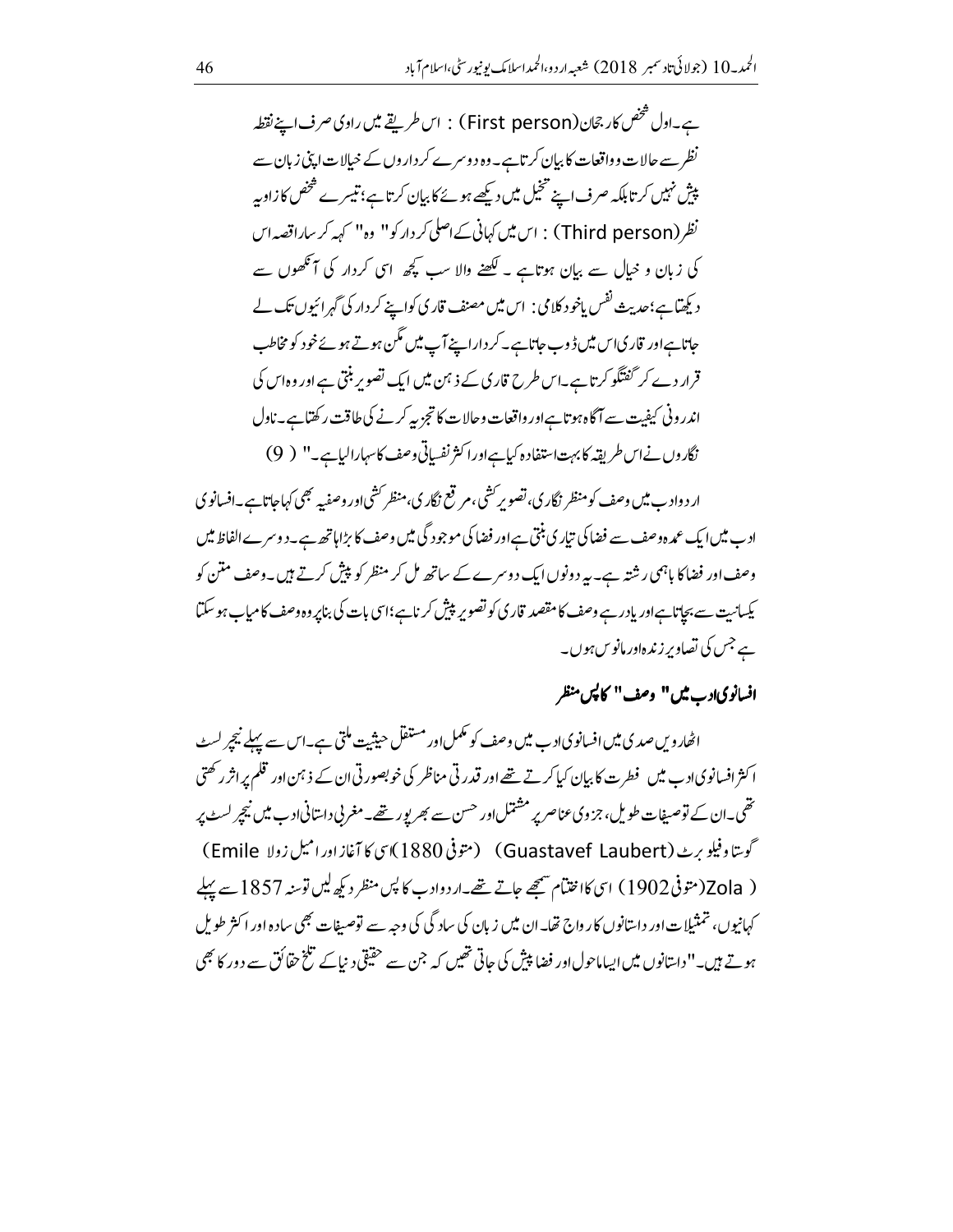واسطہ نہیں ہوتا۔ ہر داستان میں "مافوق الفطر ت" عناصر کے بہتات ہوتے، قصہ در قصہ بیان ہوتا۔ عیش و نشاط کی محفلیں ہو تیں اور امن وسکون ہوتا۔غرض وہ سب کچھ ہوتاجو خیال میں آ سکتا۔" (10) انیسوس صدی کے نصف دوم میں ساج میں وہ تمام حالات پیدا ہو گئے جو ناول کی پیدائش کے لیے ضر وری تھے۔1857 کے بعد ار دو کے افسانوی <sub>ا</sub>د ب میں ناول نے داستانوں کی جگہ پالی۔ ناول کا مقصد قدرتی مناظر کی منظر <sup>کشی ب</sup>ھر وں کی مرضح نگاری با ماحول کا نقشہ تھینچا نہیں رہا ہلکہ کر داروں کے جذبات، تصورات،عقائد،عادات و خصائل، نفسات و غیر ہ کو کھل کر بیان کرنے کا عمل مد نظر رکھا گیا۔ناول میں وصف کے ذریعے عصری تجزیہ بھی ہو سکتا ہے جس میں اس دور کے ساسی، ساجی، معاشر تی اور مذہبی تعارف ہو تاہے۔افسانویادے آگے چلتے ہوئے اس میں وصف اپنےار تقائی منازل طے کرتے ابھر کر سامنے آتاہے؛ خاص طور پر حقیقت پسند مصنفین نے ادب کی ترجیجات کو پاپ پہ یا پر صغیر کی تقسیم تک پینچتے تواسی حقیقت پسند ی پر مبنی ناول لکھے گئے جن کوار دوادب میں فسادات سے متعلق ناول کہاجاتاہے۔ ان میں ماضی سے عدم اطمینان، فناکے احساس، کرب اور د کھ کی کیفیت،ماضی کی یاد وں ، ہجرت، نسل کشی، خون ریزی،ٹوٹ پھوٹ،انتشار،ہر شے میں بے ثباتی،بغاوت، پناہ گزینوں کی خستہ حالی، فطرت کے مسائل، جلا وطنی، نفرت،انسانیت کے خاتمہ، آشوب، زند گی میں ہم آہنگی کے فقدان، مذہبی تہذیب اور انسانی اقدار کی بے حسی، چور بازار کی اور دہشت گردی کی فضاسے متعلق منظر <sup>ک</sup>شی ہو تی رہی۔ فسادات کے موضوعات پر لکھے گئے ناولوں میں "وصف" ناول نگاروں کے اپنے تجربات و مشاہدات پر مبنی ہوتا ہے۔ان ناولوں کی کہانی پہلے کی طرح حسن کی تصویر گری نہیں ہوتی، شہر وں بازاروں اور خوش قسمت لو گوں کی زند گی کے واقعات کی نہیں ہوتی۔ یہ ناول ناول نگار وں کے اپنے در د کر ب کاما جراثیں، بیہ ہجر ت،لوٹ مار ، نفرت اور موت کاالمیہ بیں جو بر صغیر کی تقسیم کی تاریخ اور اس دور کی جیتے جاگتے معاشرے کی عکاسی کرتے اور حقیقت پسند کی پر مبنی پر ایک تعیین شدہ فضا میں واقعات اور کرداروں سے متعلق وصفیہ انداز اختیار کرتے ہیں۔خدیجہ مستور کے ناول آٹکن (لاہور 1962) اور زمین (دبلی 1984) قیام پاکستان کے ابتدائی دوران کی نشاند ہی کرتے ہوئے فسادات کے بہترین ناولوں میں شار کئے حاتے ہیں۔ گرچہ بعض ناقدوں نے خدیجہ مستور کے ناولوں کومنظر کشی سے خالی کہاہے مگر یہاںاس بات کواہم کے طور پر پیش کرتے ہیں کہ ان کے ناول وصف کے فن کو نئی طر زدے کر منظر عام پر آ ئے ہیں۔ان دونوں ناولوں میں وصفی منظراور روایتی منظرایک خاص تسلسل کے ساتھ ناول کوآ گے بڑھاتے ہیں اور کہانی کیا یک بہ خصوصیت ہوتی کہ ایک ہی وقت میں بیانیہ میں وصف کو بھی ملاد بی ہے ایسا کہ وصف واقعات و سکنات کی نشاند ہی کر تااور ہہ بیانیہ کا سامان پہنچاتا ہے اور دوسری طرف اشیاءاور کرداروں کو نمایاں کرتا ہے اور حنمنی واقعات و کرداروں کو زیادہ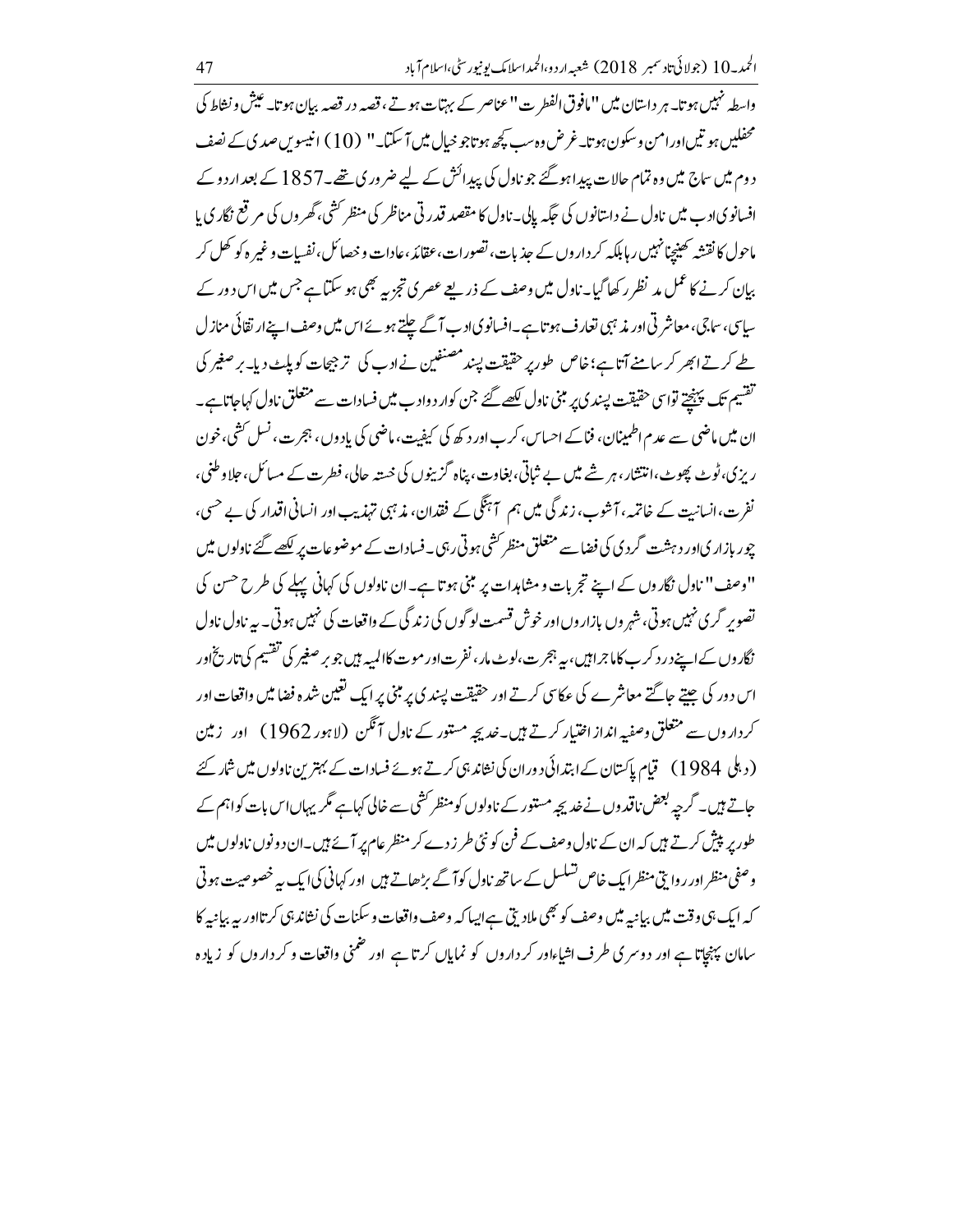احا گر کر دیتا ہے۔آنگن اور زمین بے مثال اور عمد ہ توصیفات پر مشتمل ہیں جو تخلیقی ذ وق کے ساتھ قلمبند کے گئے بیںاور صاف صاف اس بات کی غماز کی کرتے کہ ناول نگار کامقصد محض کلام کو سنوار نانہیں، بلکہ وصف کو بخو پی اصل کہانی سے ملاناہے۔

خدیجہ مستور کے نادلوں میں توصیف کےانداز

ناول میں فن وصف کا وسیع پھیلاؤ ہے جس میں مختلف اقسام پر کار کردگی د کھائی دیتی ہےاور قاری اس طرح سے ناول کی گہر ائی پر پہنچیاہے۔ہر ناول نگار ناول کے نقاضےاورا پنی مہارت کی بناپر مختلف طریقوں سے وصف کواپنا بنالیںٓاہے۔ہم یہاں آئگن اور زمین میں وصف کے ان پہلوؤں کا جائزہ لینے جار ہے ہیں جن کو خدیجہ مستور فنکارا پنی صلاحیتوں سے پروئے کارلائی ہیں۔

سرا ملادر حلبه نگار ک

ہر فن پارے میں سب سے پہلے عناصر جو مخاطب کواپنی طرف متوجہ کرتے ہیں کرداروں کی ظاہر ی خصوصات رخسار، آنکھ، منہ، بالوں، قدو قامت، نقوش و خدوخال حبیبی ہیں جو شاعری میں بھی ایک اہم عضر کی حیثیت سے آئٹھہری ہیں۔اسی طرح ناول نگاری میں اس کی اہمیت کم نہیں تسمجھی حاتی کیو نکہ فطری بات ہے کہ ناول پڑھتے ہوئے کر دار وں کے حلیہ اور روپ کے حوالے سے سوالات کا حپکر قاری کے ذہن میں ابھر تاہے، سوالات کا جواب نادل نگار کواپنے مقصد پراتر نے کے لیے دیناپڑتاہے مگر خدیجہ مستور نادل کا مقصد مد نظرر کھتے ہوئےاس قشم کے وصف کوصر ف ضر ور ت پر مبنی پر تتی ہیں۔

**چہرہ:** خدیجہ مستور نے اپنے ناولوں میں <sup>کس</sup>ی کر دار کے چہرہ یا جسامت کے جزوی عناصر کی وضاحت پر دھیان نہیں رکھاہے بلکہ بعض کر داروں کے چہرے کاوصف نہ ہونے کے برابر ہے پاناول ختم ہو پانے سے پہلے مختصر ان کے روپ کی طرف اشارہ کیاہے۔مثال کے طور پر آنگن کے اصلی کر دار عالیہ کے چہرے ، قدو قامت کاوصف ناول کے آخر کی صفحات میں صفدر کی زبان سے ہو تاہے کہ جب وہ عالیہ کا چہرہ بالکل اس کی بہن تہمینہ کی طرح دیکھ پاتا ہے۔حالاً نکہ تہمینہ کے چہرے کاذ کر ناول کے ابتدائی صفحات میں ہو تااور مصنف نے اس کی خوبصور ٹی کو سراہاہے ہ آ ٹکن میں ستر ہ اصلی اور حنمنی کر دار موجود ہیں اور ان کے علاوہ دو تین اور کر دار ہیں جن کا نام صرف اشارے کی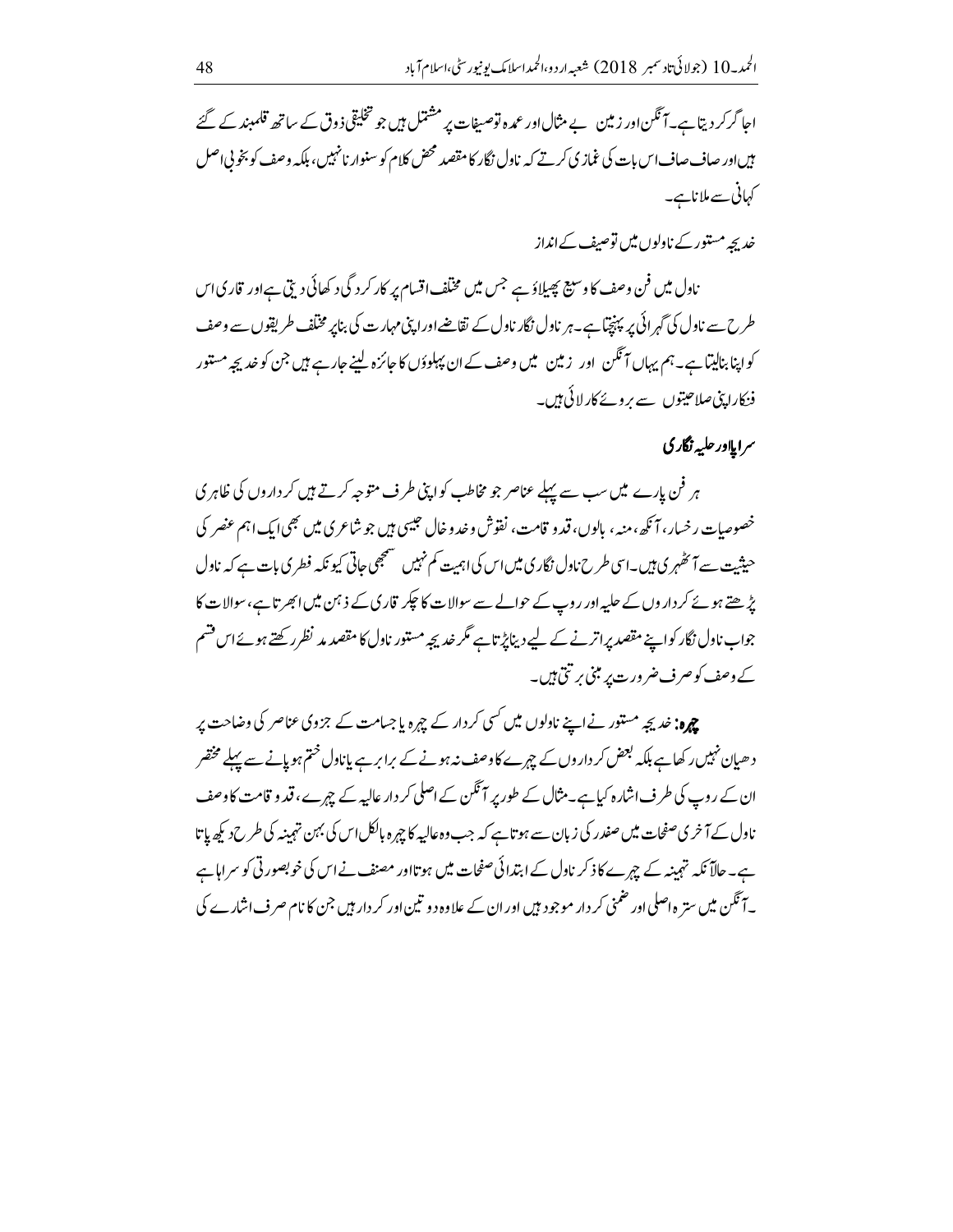ز مین میں کر دار وں کا ظاہر ی طور پر بیان آ ٹکن سے کم نظر آتا۔اصل میں زمین میں کسی کر دار کا چرہ صاف د کھائی نہیں دیتا بلکہ مستور صرف جذبات اوراندرونی جالات کا تاثرد کھانے کے لیے ج ہ در توجہ دی رہی ہیں۔اس حوالے سےانھوں نے د ونوں ناولوں میں بڑی مہارت کے ساتھ کر داروں کے خیالات،سو چی اور حذیات کی ان کے چہروں پر تصویر کشی کی ہے جس سے کر داروں سے شر م، غصہ، غم،خوشی، پیار،حسرت، جلن،کر باور د کھ ٹیکتاہوا محسوس ہوتاہے :

" اس کے چہرے پریسینے کے موٹے موٹے قطرےابھرے ہوئے تھےاوراس کی آنکھیں اس طرح جھکی ہوئی تھیں جیسے اب وہ کبھی ساجدہ کی طرف نظراٹھاکر نہ دیکھ سکے  $(12)$  " $\sqrt{2}$ 

۔<br>**آنگھ اور نگاہ**: غدیجہِ مستور کر داروں کے رخ کو تفصیل سے بیان نہیں کرتیں مگر ان کی آنگھوں اور ۔<br>نگاہوں کیا ہمیت کواحا گرکرتے ہوئے ناولوں میں جمالیاتی، نفساتی اور فنی وادنی منظر کو برقرار رکھتی ہیں۔اس حوالے <sub>سے</sub> وہ الفاظ کے چناؤ میں مختاط ہیں اور ان میں ربط پیدا کر کے تاثرات بڑھاتی ہیں۔مستور شاعرانہ طر زبر آئمھوں کا <sup>حسن</sup> سراہتی ہیں نہ ان کے نقوش کوروشاس کرتی ہیں بلکہ وہ آ نکھ سے متعلق پکوں، نظر اور آنسوؤں کو بیان کرتے ہوئے یاوصفیہ تر کیپ بناتے ہوئے کر داروں کے اندرونی حالات،ان کی زند گی اور شخصیت کی تصویر کشی کر تی ہیں۔ ہ نگن اس سے متعلق ماہرانہ وصف سے بھر یور ہے۔جب بڑی پیچی کی تنہائی اور مظلومیت بار باران کی آنکھوں میں نمایاں ہوتی ہے تو اس کا وصف اس کی زندگی میں د کھ کی وضاحت کرتاہے۔اب ان میں سے چند کاذ کر کرتے ہیں مثلاً: "ديواني آنكھوں ميں "؛"آئنگھيں بھاڑ كر "؛"د ھندلائي ہوئي آنكھوں سے "؛"سخت نظروں سے "؛" نيچي نيچي نظروں سے"؛ " نظریں چرانا؛" تر چھی نظروں سے"؛"گہری گہری نظروں سے"؛" نظریں چیخ رہی تھیں"؛ ''آ نَهُصِيں جیسے کملا گئیں''؛''آ نَھوں میں پاگل پن حِھانک رہاتھا''؛''آ نَهصیں ساکن ہو گئیں''؛''آ نَهصیں مارے درد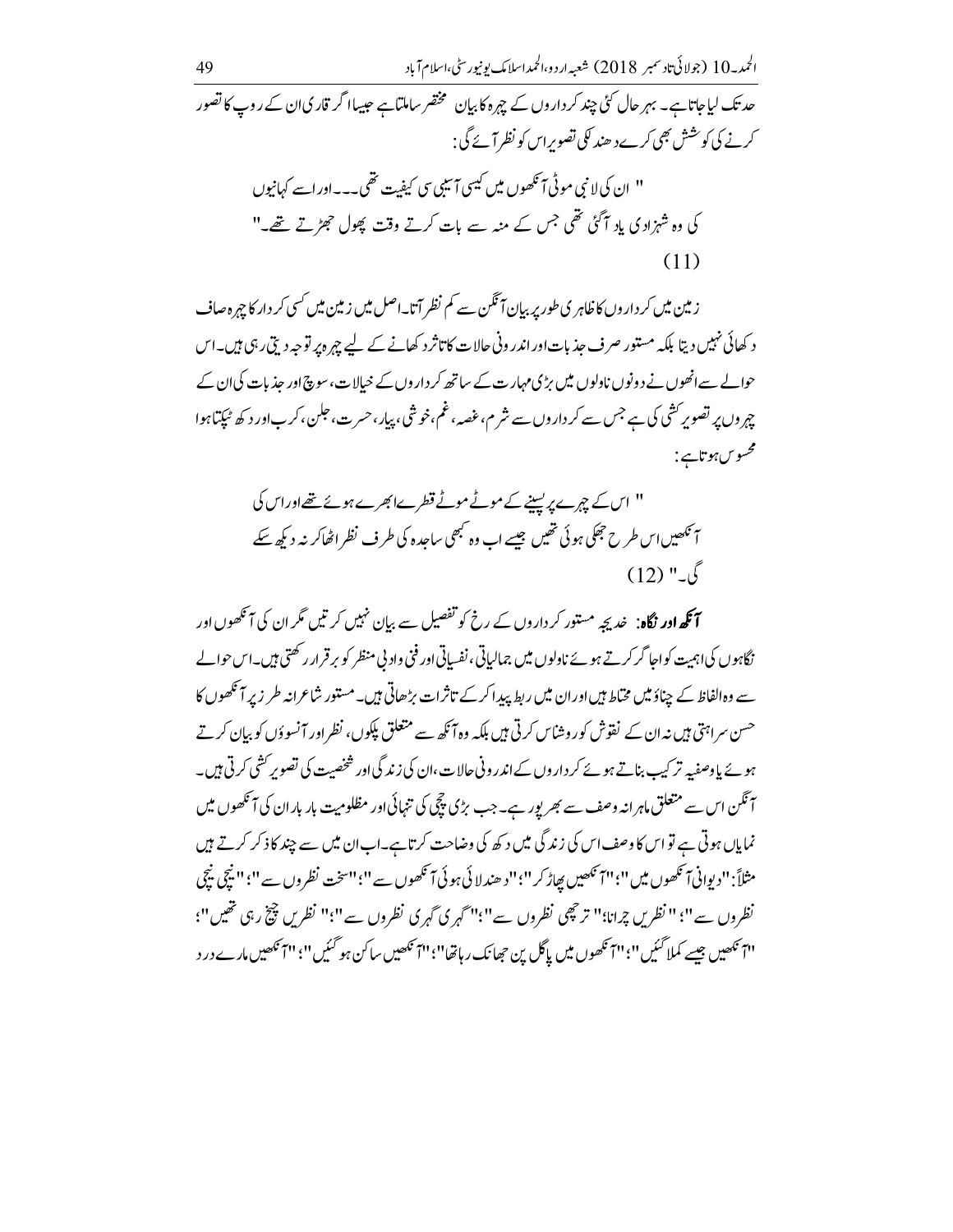کی چیختی ہو ئی معلوم ہور ہی تھیں ''؛'اہم تکھوں میں کیسی بے بسی تھی''؛'اہم تکھوں میں عجیب سی پھیک اور التجا تھی''؛ ''اَ تَكھوں میں ناکامیوں کااحساس سسکتامعلوم ہور ہاتھا''۔

زمین میں تاجی کی آنکھوں سے تنہائی، غربت، مظلومیت اور معصومیت بار بار ٹیکتی ہے۔زمین سے چند مثالیں سامنے ہیں: "بریثان نظروں سے"؛ "امید بھری نظروں سے"؛ "وحشت زدہ آئھوں میں"؛ "کڑی نظروں سے"؛ " كھاجانے والى نظروں سے"؛ "كھوئى كھوئى نظروں سے"؛" بتيكھى نظروں سے"؛ "ڈرى ڈرى نظروں سے ''؛'' فریاد کی نظروں سے ''؛''روشن آنکھوں کی بتی نیچی ہوگئی''؛''خونی نظروں سے ''؛''سیاٹ آنکھوں میں''؛''اس نظروں سے دیکھاجس میں صرف حقارت تھی''۔

۔<br>سہیں کہیں ناول نگار معنی خیز آنکھوں اور نظروں کے ساتھ ساتھ مختصر اَحسن کو بھی ملاتاہواتر کیبیی وصف اختيار کياگياہے:

" موٹی موٹی آنکھوں والی سادہ سی لڑ کی" ؛"آیا بڑی بڑیآ نکھیں جھکائے۔ (13)

چنانچہ ان ناولوں میں آ نکھ اور نگاہ کا جمالیاتی انداز کاسر اغ نہیں پائیں گے اور ان کی مخلف طریقوں اور انداز بیان سے تصویر کشی کی جاتی ہے۔مثال کے طور پر : " آ پاکو جب شر م7 تی تو جا پانی گڑ پاکی طرح گلانی پڑ جاتیں، مگر وہ تو بالکل سفید ہور ہی تھیں،ان کی آنکھوں میں ایپی گہر ائی تھی،ایساند ھیر اتھا کہ ان کی طرف دیکھ کر لگتا جیسے کنویں میں جھانک رہے ہوں۔" (14)

# يوشأك

آنگن اور زمین میں پوشاک کا وصف بہت کم ملتا ہے ۔ کہیں کہیں مختصر اور صرف صور تحال بیان کرنے کے لیے استعال کیا گیا ہے۔ جہاں جہاں بھی اس کاذ کر ہوا ہے معاشیات اور شخصیت کے ساجی مقام کو ملحوظ رکھا گیا ہے۔ مثال کے طور پر چھمی،عالیہ اور ساجدہ کی ساڑ ھیوں اور لباس کا بیان ان کی معاشی بد حالی کا پتادیتا ہے : '' چھمی کے غرارے کی پھٹی ہوئی کوٹ زمین پرلوٹ رہی تھی۔" (15)؛"پانچ چھ روپے کی سوتی ساڑھیاں۔وہ توسلیمہ باجی کے جسم میں خراشیاں ڈالیں گی۔" (16)

اسی طرح ساجدہ،صلاح الدین کوشار کن سکن کی شیر وانی میں دیکھتے ہوئےاس کاساجی مقام،معاشی حالت ېدلى بوئى پاتى ہے: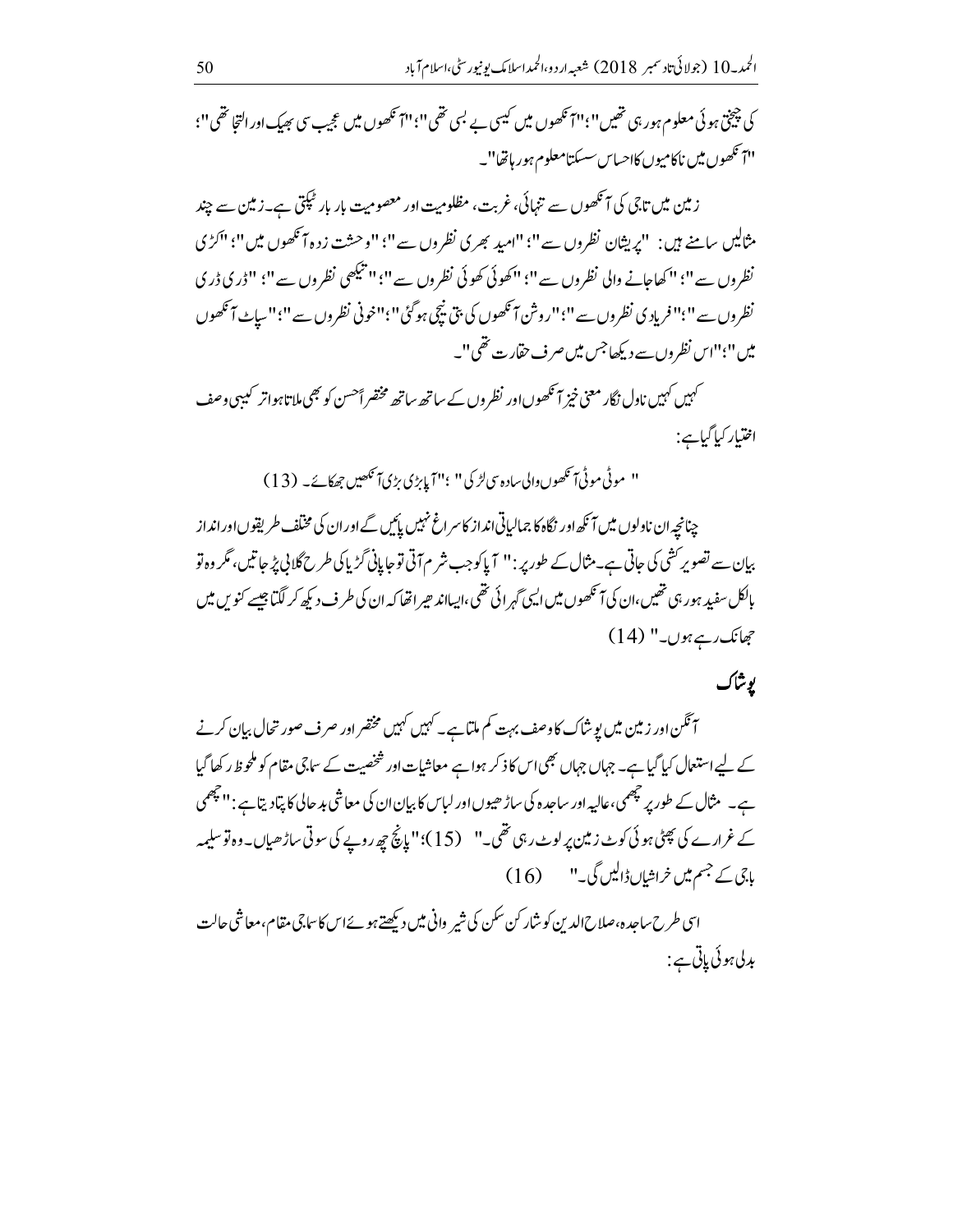الحمد – 10 (جولائي تاد سمبر 2018) شعبه اردو،الحمداسلامک يونيورسٹي،اسلام آباد

" شاركن سكن كي شير واني ميں بندھاہوابہ څخص صلونہيںہو سكتا۔" (17)

کر دار نگاری: ناول کاسب سے اہم عضر ،کر دار نگاری ہے۔ناول نگار کی کامیابی کی ایک وجہ بیہ ہوتی کہ وہ <sup>گس</sup>ی عہد سے متعلق ناول کا بیان عمد ہانداز میں کرے اور کر دار کے ماحول سے متاثر تمام عادات و سکنات کا مضبوطی سے ایساتعار ف پیش کرے تا قار کی کواپنا گرویدہ بناسکے۔"ماحول دراصل ایک پس منظر کاکام دیتاہےاور پس منظر کے بغیر تصویر میں ابھاراور تا ثیر پیداہو ناناممکن ہے۔انسان کواپنے ماحول میں جتنی مشکلات کاسامنا کر ناپڑ تاہےاور وہان سے جس طرح عہدہ برآ ہوتاہاں کااس کی شخصیت کی تغمیر سے بڑا گہرا تعلق ہوتاہے۔" (18)۔ خدیجہ مستور آنگن اور زمین میں تقسیم ہنداور ہجرت کواصل مقصدر کھ کر بلاٹ بناد بی ہیں؛ واقعات کو کھڑاہو کر کرداروں کی تخلیق کرتی ہیں؛ ان کی پوری کوشش یہی رہتی کہ ماحول سے متاثر کر داروں کی شخصیت کی تغییر اور اتار چڑھاؤ کی نشاند ہی کریں اوراس بات کواجا گرکرنے کے لیے وہ کر داروں کی مختلف تناظر سے تصویر کشی کرتی ہیں۔

نفسات

کر دار دں کو بیان کرنے کے لیے نفسات بہت اہم کر دار کی حامل ہو تی ہے۔کر دار کی نفسات اوراخلاق کی نشاند ہی کے لیے وصف کاسہارالیاجاسکتاہے۔ یہ وصف کر دار کی اندر ونی اور بیر ونی صفات کو بیان کرتاہے۔ یہ کر دار کے ذہن میں سے گزر نے والی سوچ وخیالات کاغماز ہے۔ایسے وصف میں ناول میں ایک خاص کشش پیداہو تی ہے اور قار کی کویڑ ھنے میں تجسس اور دلچپیں پیداہوتی ہے۔کر داروں کے آپس میں مکالمات،خود کلامی اور انداز بیان اس وصف کو مضبوط بناتا ہےاور اس مضبوطی کے لیے جزوی عناصر پر توجہ کی حاتی ہے۔ ناول کی عمد گیا اسی پر ہوتی ہے کہ ناول نگار کر داروں کے جذبات و نفسیات کو <sup>کس</sup> طرح مہار ت سے بیان کرتا ہے اور کر دار کے در ونی حالات کو کیسے بیان میں لاتاہےاور قاری پر کس طرح سے یہ حالات اثرانداز ہو سکتے ہیں۔خدیجہ مستور کر داروں کی وصف نگار ک کے بل پر اپنے ناولوں کو یکسانیت سے بجاتی ہیں۔کر داروں کی شخصیت اور نفسیات کو ماحول کے مطابق بیان کیاجاتا ہے۔ گو پاہمیشہ ایک تعلق انسان کے جذبات اور کا ئنات کے در میان ہوتاہے۔مندر حبہ ذیل مثال میں شام ہور ہی ہے اور کر داراپنے آپ کو زند گی کے خاتمے پر محسوس کر رہاہو تاہے۔وہ د گھی ہو تاہےاسی وجہ سے ہر آواز اس کے کانوں میں درد کی ٹیس پیداکرتی ہے حتی کہ پرندوں کی خوبصورت آوازیں بھی:

" زندگی کے تمام مراحل گزر چکے تھےاوراب شام ہورہی تھی۔ بادلوں کے چند سپاہ ٹکڑے ہوا میں جیسے دوڑے حارجے تھے اور بسیر الینے والے پرندے شور مجار ہے تھے۔ پرندوں کی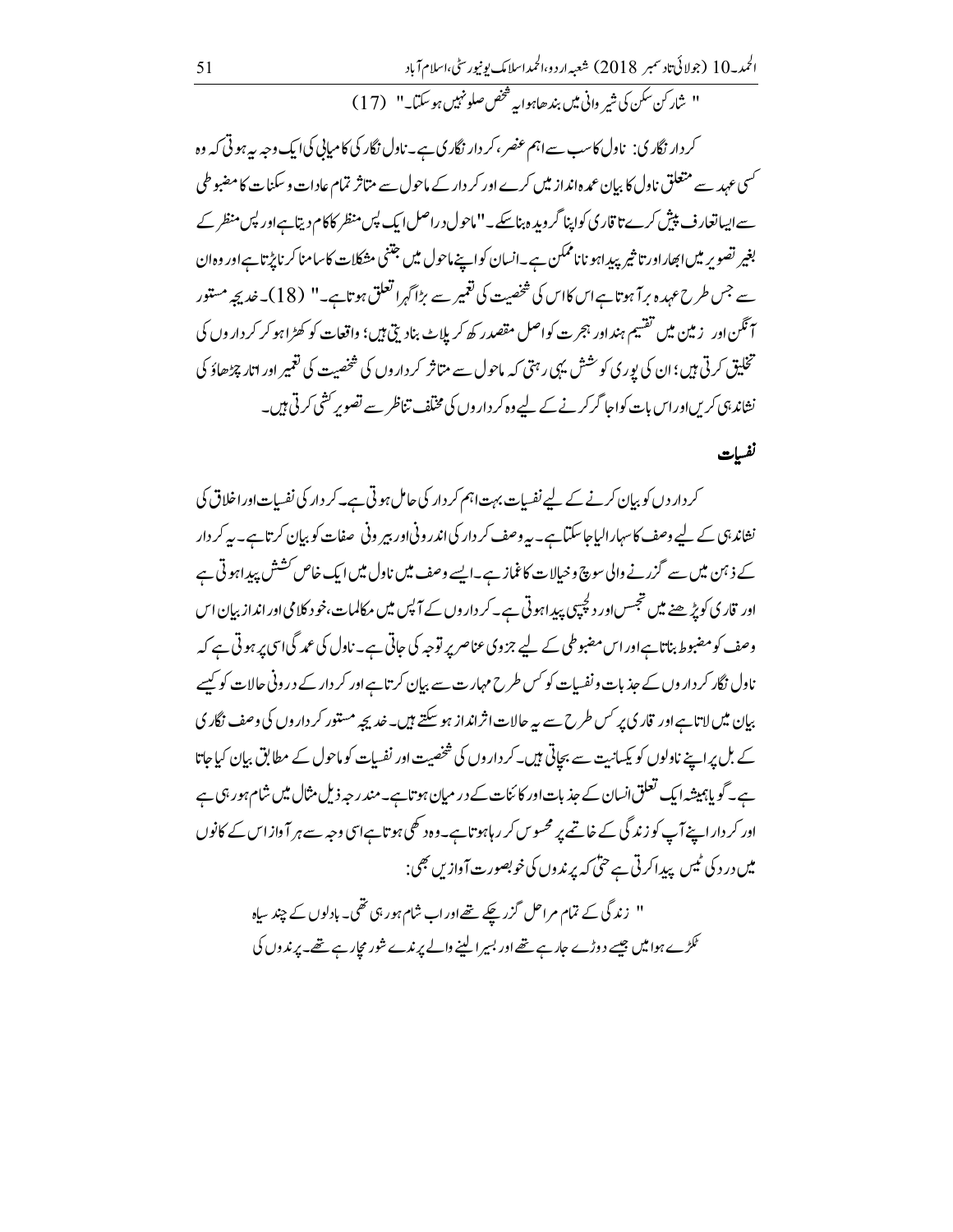سٹیوں جیسی آواز پں آج اس کی زند گی میں کوئی امنگ پیدا نہیں کررہی تھیں۔اسے لگ رہاتھا کہ ہر آوازاس کے کانوں میں در د کی ٹمیں بن رہی ہے۔"(19) آ ٹکن اور زمین میں تنہائی کی لہر مو جزن ہے۔ سارے کر دار کسی نہ کسی طرح تنہائی کا شکار رہتے ہیں۔ پہ تنہائی بہت اذیت ناک اور کرے کاموجب ہوتی ہے۔ تنہاانسان بہت بے چینی محسوس کرتاہے۔آنگن میں عالیہ ، بہن کی خود کشی،اباکی گر فماری اور اماں کی سر د مہری کی وجہ سے تنہائی کااحساس کرتی ہے ؛ جمیل اپنی بے عشقی سے تنہا ہے؛ ۔<br>چھمی جوماں کی موت کے بعد اس کی زند گی کار نگ اتر تاہے؛عالیہ کیاماں جواپنے تھمنڈ کی خاطر تنہاہے؛ بڑا چچاجواپنے

عقیدے کی انتہاپسند ک سے اکیلاہو تا؛ بڑی پچی جو خاونداور بچے کے ہوتے ہوئے بھی اکیلا ین محسوس کرتی؛اسرار میاں جو جبر کے نتیجے میں تنہائی سے بھریور زندگی گزارتاہے؛ نجمہ پھو پھی جواپی خود غرضی کے باعث اکیلی ہےاور باقی سارے جو طرح طرح کی وجوہات سے اسلے بن سے دست و گریبان ہیں :

'' يہاں اماں كس قدر الگ تھلگ اور اونجے؟ پر ببيٹھى ہو ئى نظر آر ہى تھيں۔'' (20) ''وہ توضحن میں تنما کھڑی، ہ<sup>7</sup>ئی،اماں کی گربہ وزاری نے *کسی کو بھی لا*س کی طرف متوجہ نہیں کیا، کسی نے بھی نہ دیکھاکہ اس کے دل پر کیا گزرگئی۔" (21)

زمین میں اصلی کر دار ساجدہ آغاز میں ہی اپاکے مرنے سے اکیلی ہوتی ہےاور ناظم کے گھر میں زندگی گزارنے پر مجبور ہوتی ہے۔ ناظم اپنے ساسی عقیدے میں اکیلااور بغیر کسی ساتھی کے ہے۔ تاجی جو غربت اور بد قسمتی کے ہاتھوں ا کہلی اور پیچار گی کی زند گی بسر کرتی ہے۔سلیمہ جو بچپن سے ماں کے جیتے جی بن ماں کی اور اکیلی ہو گئی ہے۔اماں بی جو شوہر کی موجود گی کے باوجود تنہائی سے دوچارہےاور خالہ بی جو محبت کے اسپر ہونے کے باوجودا کیلی ہے۔ کاظم جواپنے غرور، خود غر ضی اور پلید مقاصد میں ڈو باہوا ہےاس کو نہ <sup>کس</sup>ی ساتھی کی ضر ور ت ہو تی ہے اور نہ خود <sup>کس</sup>ی کاساتھی اور ہمدر دبنتا  $-\xi$ 

'' ایاا سے ننہائی کے جس ڈولے میں بٹھاکرانسانوں کے جنگل میں چھوڑ گئے تھے وہاں خود اعت<sub>ا</sub>د ی کا خزنه کھود نر کی طاقیۃ کھو بیٹھی تھی " (22)

سير تدواخلاق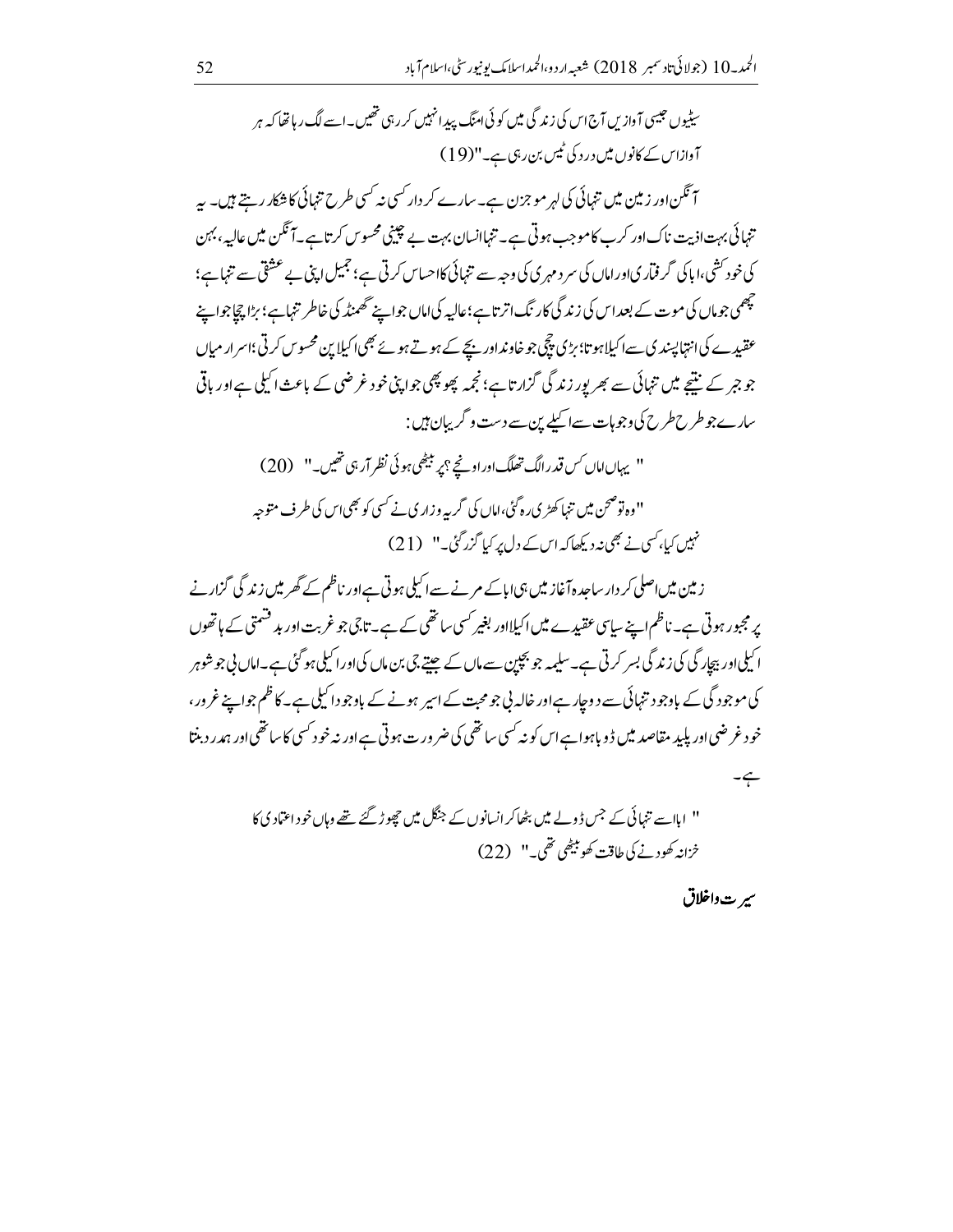خدیجہ مستور کر داروں کے بر تاؤاوراخلاقی خصوصات کوایک ہی د فعہ میں وصف نہیں کر تیں بلکہ د حیرے د حیرے قصے کی ر واور بلاٹ کی مخلف جگوں پران کور وشاس کراتی ہیں۔آنگن کے شر وع میں اماں کی بر ی عاد توں کی طرف اشارہ کرتے ہوئے ایک دوسری خصوصیات بے رخی، نفرت،افسوس،خود غرضی اور لا کچی کو گنتی عاتی ہیں۔ بعض او قات کر داروں کے اخلاق کی روشائق میں وہ کوئی احالا وصف پیش نہیں کرتی ہیں، کر داروں کے عمل اور رد عمل سے ان کی عادات و سیر ت کااندازہ کیا جاسکتا ہے۔مثلاً آ تگن میں اصلی کر داروں یعنی عالیہ، حجمیل اور اسرار میاں کے مجموعہ سکنات سے ان کی اصلیت کی شاخت پر رسائی ممکن ہوسکتی ہے۔زمین میں ساجدہ کے اخلاق کا وصف براہ راست نہیں ہوتااس کی ایک وجہ یہ ہوسکتی ہے کہ ساحدہ خود ہی راوی ہے۔آئگن میں عالیہ کا یہی جال ہے۔دوسرےالفاظ میں ان کواپنے آپ کے اوپر وصف کی گنجائش باقی نہیں رہتی اور قار کی ان کی گفتگو، خیالات اور کر دار سے ان کی سیر ت سے آشاہوتا ہے۔زمین میں اکثر کر داروں کی سیر ت کا وصف بالواسطہ ہوتاہےاور اس میں مجموعی طور پروصف کی جھلکیوں سے ساجدہ ، ہدرد، صادق اور طاقتور؛ تاجی، ڈریوک،انجانی اور کمزور؛ کاظم، خود غرض، گھمنڈ اور دھوکے باز شخصیت کے مالک پہچانے جاتے ہیں۔ یہ خصوصیات ناول کے واقعات کی مد د سے پا ان کے بارے میں دوسرے کر داروں کی گفتگوسے نکالی جاسکتی ہیں۔مثال کے طور پر جب کاظم کے حوالے سے بیر بات سامنے آتی ہے کہ :" اس نے غرور سے سینہ بھلالیا۔۔۔ میں بہت بڑی چز ہوں ساحدہ بیگم۔اس کے لیچے میں غضب کی دھمکی تھی" (23)؛تومستور کاظم کاغروراس کی حرکت اوراس کے لہجے میں گونجتا ہواد کھاتی ہیں۔

## کرداروں کے حذیات

کردار کی اندرونی کیفت کا وصف تھے کی روسے اس کی کار کرد گی سے وابستہ ہوتا ہے۔کرداروں کے جذ بات کی عکاسی قصے کو دل نشین بناتا ہے۔جب ناول نگار اپنے وصف سے کر داروں کو پیش کر تا تو قاریا ہی طرح سے کہانیاور کر داروں سے انسیت محسوس کرتاہے۔ لکھار پی اپنے کر دار سے قار کی کواپنے ساتھ باندھ دیتاہے کہ وہ اس کی فطرت اور شخصیت کی گہر ائی تک پہچان حاصل کر سکے۔ ہم اس طرح کہہ سکتے ہیں کہ کر دار وں کے جذبات اور نفسیات ایک دوسرے کی پہچان بنتے ہیں۔آنگس اور زمین کے کر داروں کے جذبات کا جائزہ لیتے ہوئے بیر نتیجہ اخذ ہوتاہے کہ ان میں سےا کثر نفسیاتی حوالے سے اکچھے سے رہتے ہیں :

غصہ: " دادی نے سب کوالیپی نظروں سے دیکھا جیسے کہہ رہی ہوں کہ اگر منہ سےاف کی توزندہ گاڑ دوں گی۔ کتوں سے نیچوادوں گیا۔"(24)؛د کھ: "اس کے گلے میں سینکڑوں کانٹے چپھ رہے تھے۔" (25)؛رونا:" روروکر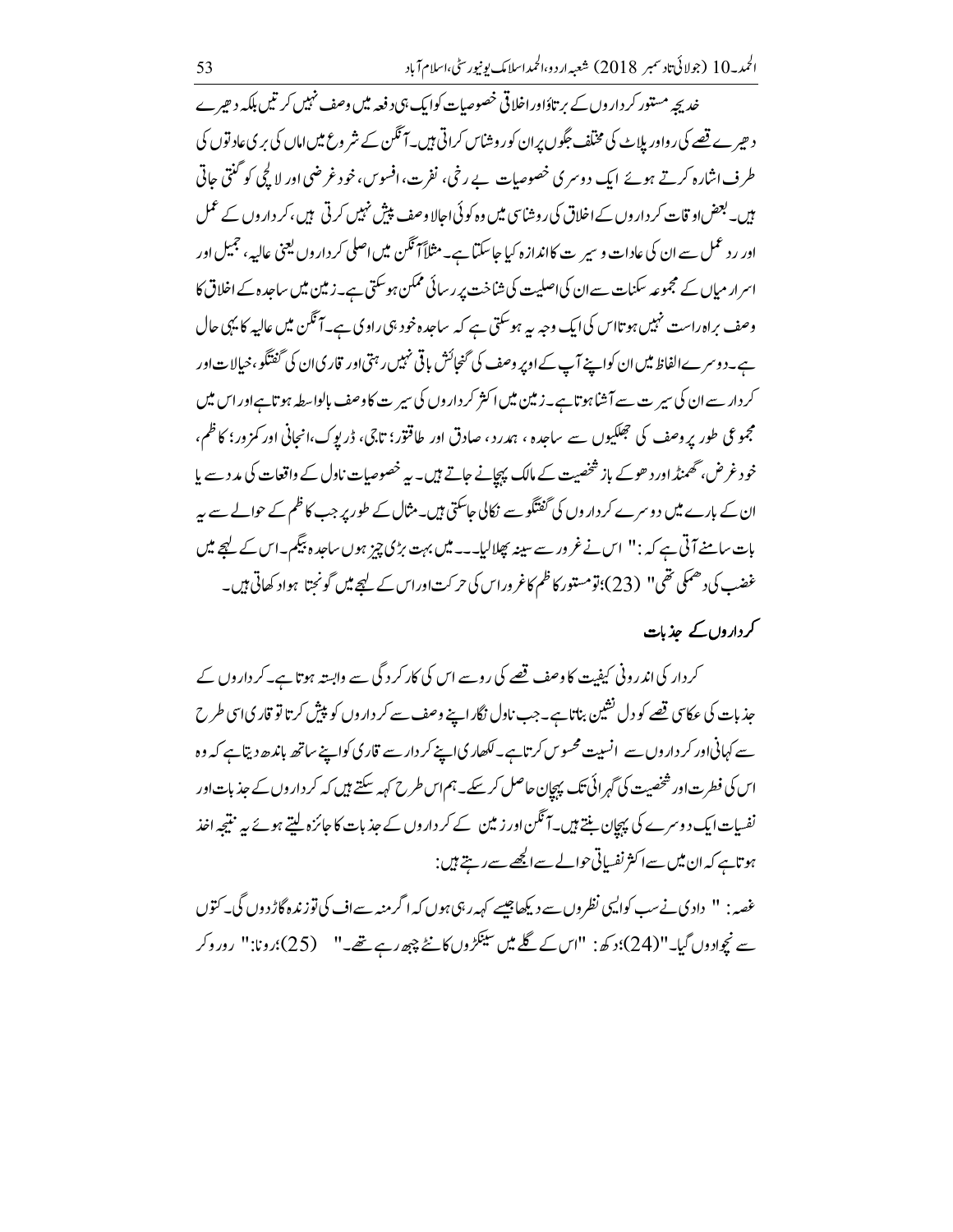اس کی آنکھیں سرخ پڑ گئی تھیں۔" (26)؛ تھمنڈ:"اپنی تعلیم کے آفاق پر بیٹھ کر بڑے فخر سے مسکرانے لگیں۔" (27) ؛ڈر: " گلی میں پتے زور زور سے بھونک کررورہے تھےاسے رات سے دہشت سی آنے لگی۔" (28)؛ بے بسی:" پیرات پہاڑوں کا بو جھ اٹھائے ہوئے ہے، کوئی اسے گزار دے۔" (29)؛ پریشانی:" وہاس وقت كتني خالياور وبران ہور ہى تقى \_ " (30)؛ نفرت: " اماں جي جب انھيں پاد كر تيں تو نفرت كاسانپ ہر طرف يھنكار نے لگيا۔" (31) ؛تحقير:" اماں نے بڑى تقارت سے صفدر بھائى كى طرف ديكھا۔" (32)

۔<br>آنگن میں کر داروں کا وصف بالکل ان کی شخصیت اور ذات پر پورااتر تاہے۔ یہ جذبات نگار کی کر داروں کے سلوک اور گفتگو کے ساتھ ساتھ ان کی شخصیت کو سامنے لے کر آتی ہے۔مثال کے طور پر ''اماں'' کا کر دار ہمیشہ غصیلا بن، گھمنڈ ، خود غرض اور د کھ سے وابستہ ہےاور یہ خصوصیات اس کی جذبات اور کر دار نگار کی میں کھل کر سامنے آتی ہیں۔آ<sup>م</sup>گن اور زمین د ونوں ہجرت اوراس سے متعلق در د کی کیفیت پر مبنی کہانی ہے ؛اسی بناپر <sup>حک</sup>ھن واقعات <sub>سهنبا</sub>، فسادات کاسامناکر نا،معاشی بد حالی حجیبانیا،امنگوں کومٹی میں ملاتاہوا کہانی پر غم ودر د کی د ھول چڑھاتاہ ار سے زیاد ہ د کھ کا بو جھ محسوس ہوتاہے۔اس کے باوجو د مبھی مبھی انہی د کھوں کے فیج میں امید کی لہریں پیدا ہو تی ہیں اور ایسے کہانی کو قنوطیت سے بچاکر کر داروں کو مثبت جذبات سے ہمکنار کراتی ہیں:

مسكراہٹ: " سليمہ اسے معصوم معصوم نظروں سے ديكھ كر مسكراتي ہوئى چلى گئی۔" (33)؛ پيار:" اور وہ اسے اتنی محت سے دیکھنے لگا کہ ساجدہ کی نظریں حیک گئیں۔" (34)؛سکون: " آج پہلی بار اسے ناظم کی باتيں اچھي لگي تھيں اسے سکون سامحسوس ہوا تھا۔ " (35)؛ محبت :" لڑ کی اسے اس طرح لیٹار ہی تھی جیسے اپنے سنے میں سمولے گی۔" (36)؛خوشی:" وہ مارے خوشی کے بچوں کو گھیرے میں لے کرناچنے لگا۔" (37)؛ بنسا: " تاجي بنتے بنتے لوٹ بوٹ ہو گئی۔" (38)

کر داروں میں کشکش

۔<br>سبھی دومتضاد قوتوں کاسامنا کرکے تشکمش کی تصویر کشی وصف سے کی جاتی ہے۔ آئگن میں جگہ جگہ اختلافات جاری ہیں جو قاری کوسوچنے پر مجبور کرتے ہیں۔ جمیل اوراس کے باپ کے در میان جو کشکش اور فکر ی تضاد ہےاس کاایک اہم نمونہ ہے۔ یہ انداز بیان کا نگریس اور مسلم لیگ سے متعلق لو گوں میں اختلافات کو بروئے کارلاتا ہے کہ اس کشکش کو حتٰی کہ باپ اور بیٹے کے نتیج میں محبت بھی نہیں مٹاسکتی۔اس ناول میں عالیہ اور جمیل کے تعلقات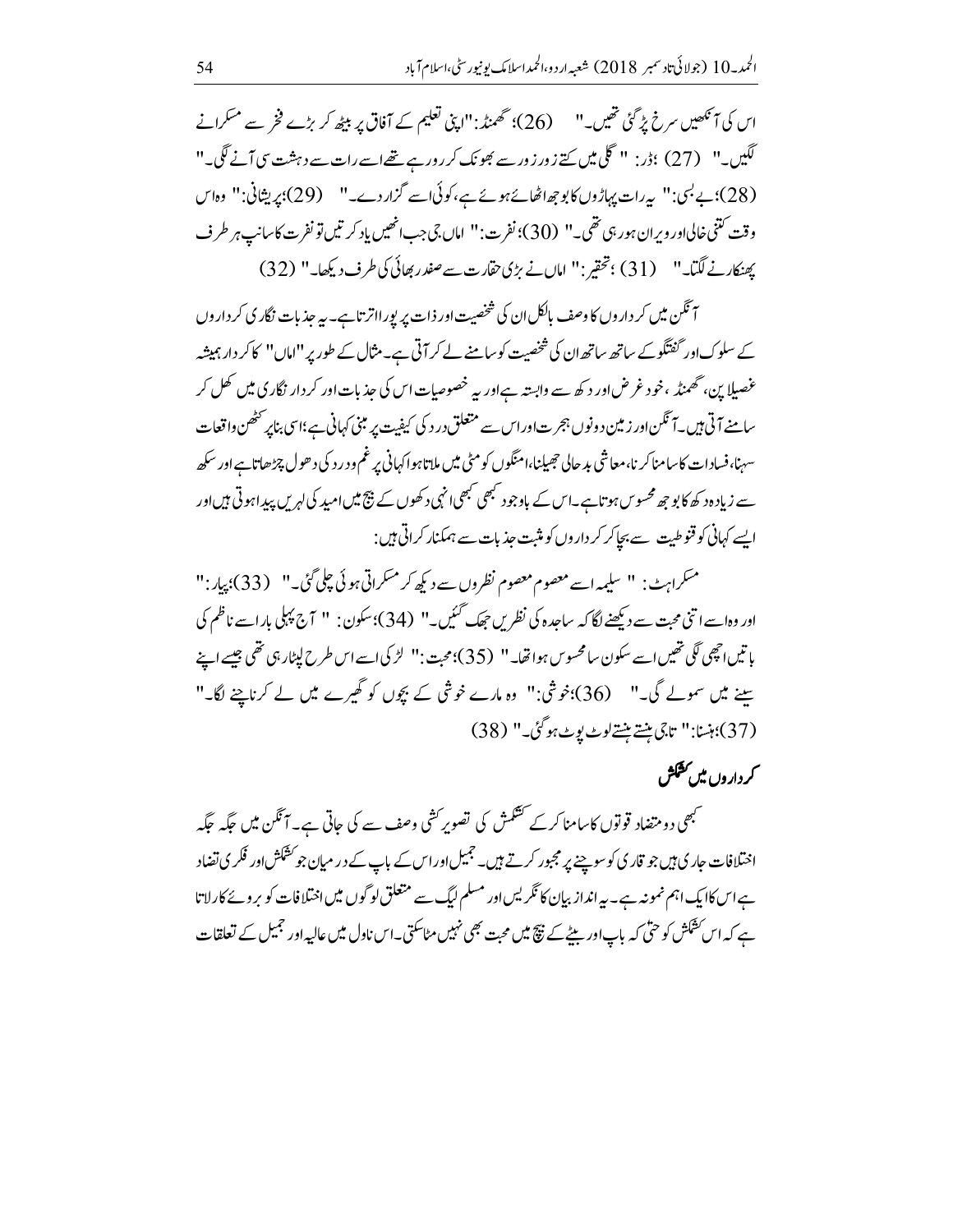کی منظر کشی اس طرح کی گئی ہے کہ حجمیل جو عالیہ کادلداد ہے ،ہمیشہ اس کو چاہتاہے حالاً نکہ عالیہ اس سے د ور بھاگنے کی کوشش کرتی ہے: "عالیہ نے جمیل بھیاکے منہ پر سے جادر تھینچ لیااور پھر جھیک کرایک قدم پیچھے ہٹ گئی۔ بھیگیااور سو جی ہو ئی آنکھوں میں ایک داستان دم توڑ رہی ہے۔اس نے گھبر اکر آنکھیں بند کرلیں۔ پھر بھی وہ آنکھیں اس کی آنکھوں میں تھسی جارہی تھیں۔" (39)

جمیل وعالیہ کے ن<del>یچ</del> میں ذہنی الجھنیں، دونوں کر داروں خاص طور پر عالیہ میں کشکش کی نشاند ہی کرتی ہیں۔ '' جمیل : تم جاتی کیوں نہیں بے و قوف لڑ کی؟ کیا یہی دیکھنے کے لیے مجھے جگانے آئی تھیں؟ خداحافظ!۔انہوں نے پھر منہ چھپالیا۔ تب عالیہ کو خیال آپا کہ اسے جاناہے باہر تانگا کھڑاہے مگر اس کے پاؤں کیوں نہیں اٹھتے ؟اب وہ جاتی کیوں نہیں؟اور یہ کمرے میںاتناند حیراکیوں چھار ہاہے۔۔۔۔؟'' (40)

ز مین کے یورے ناول میں ایک کشکش جاری ہوتی ہے اور وہ ہے عالیہ کواپنے جذبات کی کشکش جو صلاح الدین کے پیار سے پھوٹ اٹھی ہے۔ بی<sup>رکش</sup>کش ناول کے پہلے صفحات ہی سے شر وع ہو کر آ خری صفحے پر ختم ہو تی ہے اور ساحدہ کے خالص عشق کااظہار بیان ہوتاہے۔

'' وہ ہنساتواس کے خشک ہو نٹوں کی پیڑی سے خون کاایک قطرہ ابل پڑا۔ وہ اس قطرے کواپنے پلو میں جذب کرناچاہتی تھی مگر صلوایک دم نظروں سے غائب ہو گیا۔" (41)

### منظر نگاری

افسانویادے میں، قدر تی مناظر ،علاقہ ،عمارت، سڑک، بازار،گھر،گلی سے لے کر ساز وسامان وغیر ہ تک کاذ کر جو کہانی کاتاثر پیدا کر سکے وہ فضا بنانے میں اہم کر دار ادا کرتاہے۔ چھوٹے چھوٹے حصوں کی منظر نگاری سے کیفیت ابھر کر سامنے آتی ہے۔ خدیجہ مستور ، چاہے مکان کا وصف کریں، چاہے زمان، ماحول پااشیا کا ذکر کریں، وہ منظر نگار کی کواپنی مقصدیت پر بر تتی ہیں۔اس بحث کی وضاحت میں مختلف زاویوں سے د ونوں ناولوں کامنظر نگار کی کی حیثیت سے جائزہ <u>لیتے ہیں :</u>

مكان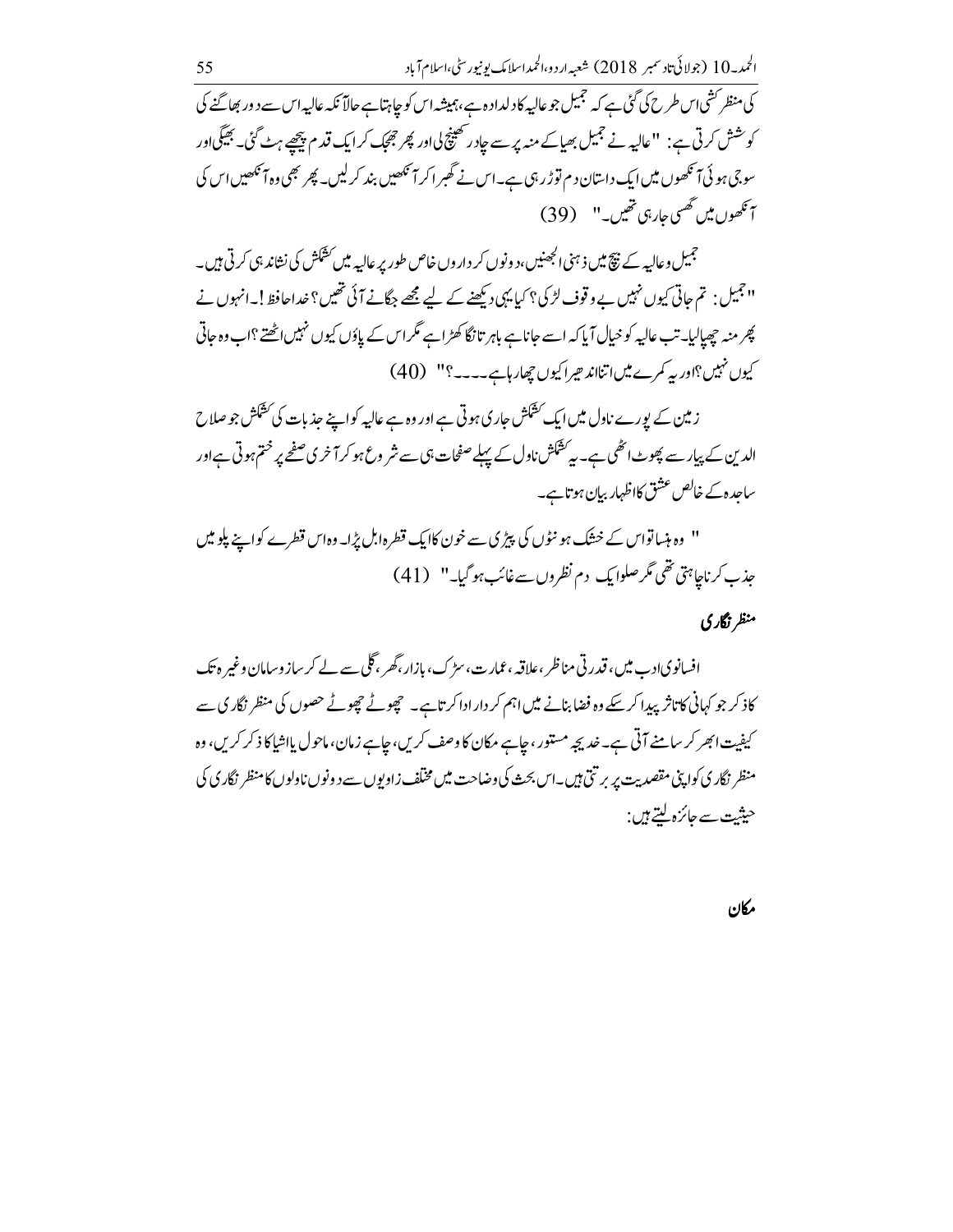ہر کہانی کے پس منظر میں کچھ واقعات رونما ہوتے ہیں اور ہر کہانی کسی نہ کسی مقام و حکیہ پر رونما ہوتی ہے۔مکان کا تعارف بالواسطہ اور بالواسطہ ہو سکتاہے۔جب سڑ کوں، گاڑیوں کے شور بازاروں، آبادیوں کی طرف اشارہ ہوتاہے تو دماغ میں شہر کا تصور بنتاہے ، کھیتوں، باغوںاور گائے نجینس کاذ کر ہوتا ہے تو دیہاتی ماحول کی عکاس ہوتی ہے اور تصور میں دیہات کا نقشہ ذ ہن پر رونما ہوتا ہے۔" اکثر ناول نگار کسی جغرافیائی ماحول کو لے کر اپنے ہر نادل میں اس ماحول کے مختلف پہلوؤں کو پیش کرتے ہیں کوئی کسی خاص شہر کی،کوئی خاص طبقے کی،کوئی کسی دیہات کی، کوئی محض سیاسی، کوئی؛ قتصادی و غیر ہ زندگی کی عکس کشی کواپنادائرہ بنالیتا ہے۔ بعض ناول نگار اپنے تمام ملک کو مجموعی حیثیت سے سامنے رکھ کےاس کی مکمل تصویر پیش کرتے ہیں۔"(42)

منظر جس کوائگریزی میں سین (Scene) کہتے ہیں، ناول میں مکان، زمان اور فضا کی فن کارانہ ترتیب سے حاصل ہو تاہے۔منظر کاوصف دو طرح ہو تاہے؛ایک وصف جو مکمل اور بالواسطہ ہےاوراس میں کو ئی کمی نہیں او ر دوسراوہ وصف جو دوسرے اوصاف سے جوڑ کر ایک کلی وصف پیش کرتاہے۔مثلاً نادل نگار کسی مکان پاکھر کی تصویر کشی کے لیے مختلف واقعات وکر دار وں کی گفتگو کے ذریعے بکھرے ہوئے حالات کا بیان کرتاہےاوراس مکان سے مخلف صفحات میں ای<sub>ک</sub> تصویر پیش کرتاہے کہ قاریان سب کوپڑھ کر بوری تصویر مر تسم کر سکتاہے۔'' مجھی منظر کر دار کی نفساتی حالات سے متعلق ہو تاہےاور <sup>کب</sup>ھی متضاد حالات سے بنتا ہے۔مثلاً کر دار کی اندر ونی کیفیت میں تشویش یافکر ی الجھن ہو تو بیر ونی ماحول سے بھی پریشان بات کا سامنا ہو تاہے۔ زندگی میں نفسیات اہم کر دار کی حامل ہوتی ہے۔ ہماری زند گیوں میں نفساتی حالات کے تعلقات کو فطرت کے مختلف عناصر سے پہچانتے ہیں۔اسی عکاسی مخنلف مناظراور حالات کے ذریعے بیان کی جاسکتی۔جب آساں پر کالے بادل چھائے ہوں توایک رائے کے مطابق وہ دناداسی سے بھراہوتاہےاوراسی طرح سورج کی چمکتی کر نیں اس بات کو ثبوت پیش کرتی ہیں کہ زندگی میں روشنی کی كرنيں بكھر گئى ہيں" (43)

آئگن میں مکانوں کا وصف دوسرے عناصر کے وصف سے ملاہوا پایاجاتا ہے۔ مختلف اشاءاور گھر کے ماحول کے وصف کے باوجود قار کی کوایک مکمل مکان کی تصویر پیش نہیں ہوتا بلکہ ذراد ھند لی تصویرِ سامنے آتی ہے۔ آ ٹکن تین حصوں پر مشتمل نادل ہےاور تبینوں حصوں کو بہت خو بصور تی کے ساتھ پیش کیاگیاہے۔ماضی کے پس منظر میں عالیہ کے خاندان کاذ کر ؛حال کے باب میں بڑے چچاکے گھر کاذ کراور پاکستان حانے کے بعد وہ کو ٹھی جہاں عالیہ اوراماں رہتی ہیں۔عالیہ اوراماں پہلی بار کو پٹھی کود بکھتے ہوئےاس طرح ان کی نگاہوں سے اس کا بیان کیاجاتاہےاور یہ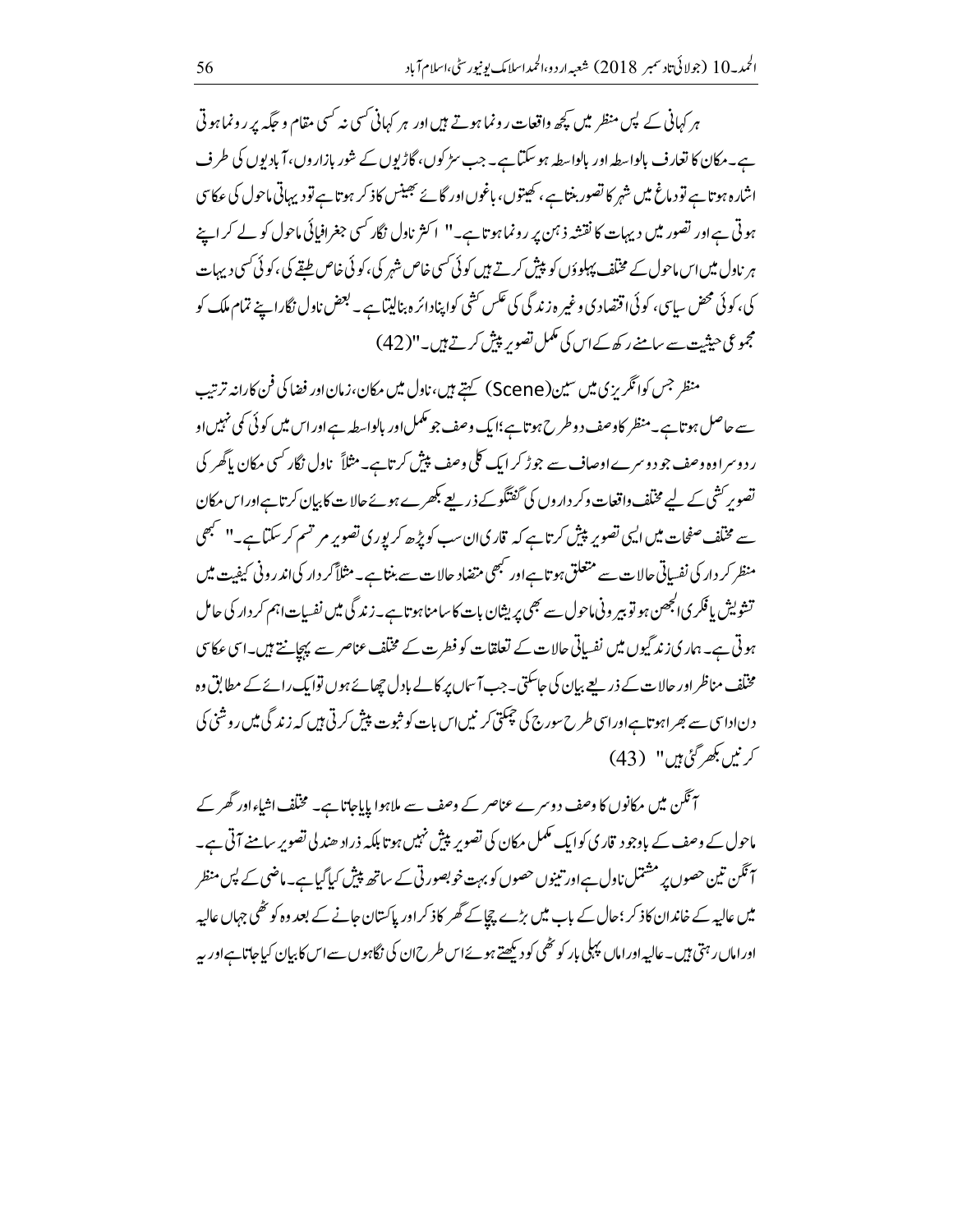قالین اور صوفے سب پر دھول براجمان تھی اور گلدان میں لگے ہوئے پھول حجٹر کر میز پر بکھرے ہوئے  $(44)$ " $-2$  $\geq$ 

اسی طرح زمین میں مکان کے وصف کا یہی حال ہے۔صرف اتنافرق ہے کہ زمین کی کہانی کے نقاضے پر مکانوں کی تعداد بڑھ جاتی ہے گر اصلی مکانوں کی تعداد تین ہی ہے۔ایک مہاجر وں کا کیمپ، دوسراناظم کے خاندان کی حویلی اور تبییر اوہ گھر جس میں ناظم اور ساجدہ کی مشترک زندگی حیلتی ہے۔ضمنی مکانوں میں ہیپتال، جیل،ساجدہ کے میکے کا پچھلا گھراور موجودہ گھر، گھر کے صحن، گلی و غیر ہ کا شار کیاجاسکتا ہے۔ ''سب نے اپنااپناٹھکانا بنالیاتھا۔ فوجیوں کی خالی پڑی ہو ئی کمبی کمبی بدر تک بار کوں میں،در ختوں کے سائے تلے،در یوں کی چھتوں کے پنچے، تمبوؤں کے براسراراند حیر وں کےاندر ،زمین کےاس ٹکڑے نے سب کو پناہ دے دی تھی۔" (45)

ایک اور جگہ ساجدہ کے ارد گرد کا ماحول اس کی پریشان کیفیت کو د و بالا کرتا ہے۔ ہمارے آس پاس جو بھی موجود ہو ہم اپنی اندرونی کیفیت سے اس کود کیھتے ہیں اس کو محسوس کرتے ہیں اسی طرح سے ایک منظر دومخلف کیفیات پر نگاہوں سے مختلف بھی د کھائی دیتاہے،کوئی اس سے مثبت پہلو نکالتاہے تو کوئی منفی،کوئی لطف اندوز ہوتاہے تو کوئی د کھ در دیگں ڈوب جاتا ہے۔اس حوالے سے خدیجہ مستور بہت عمدہ طریقے سے کر داروں کی وضاحت کرتی ہیں اور بہترین منظر نگار کی کرتی ہیں؛مثلاً:

وقت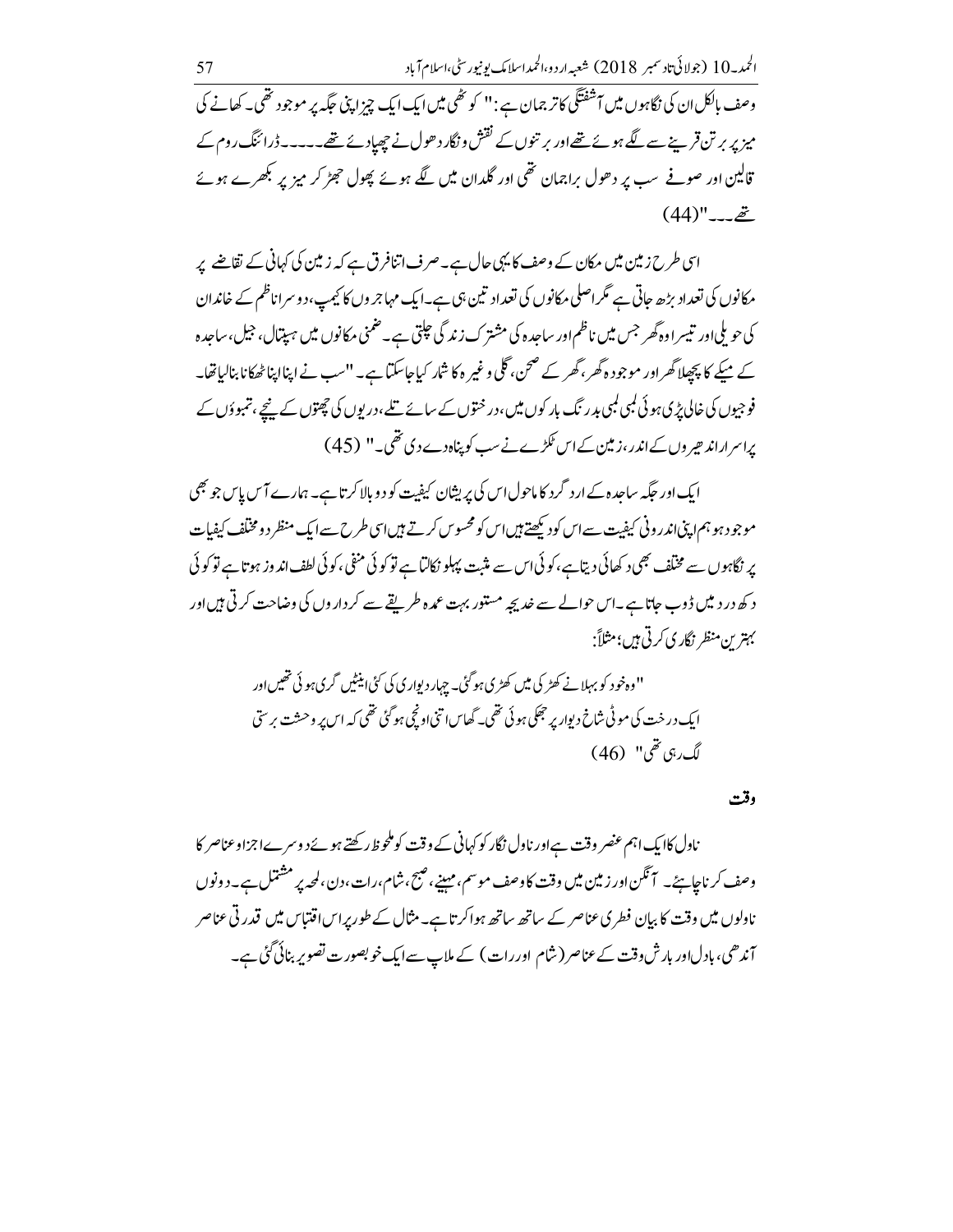" اس روز شام کو زور کی آندھی چلی اور بادل گھر کے آ گئے۔ شاید جون کے آ خر ی د ن تھے۔ ساری رات مادل چھائے رہےاور <sup>کس</sup>ی کسی وقت ملکی سی بارش ہو جاتی۔" (46)

خدیجہ مستور نے وقت کے لیے حسب معمول مختصر اور مفید توصیفات سے کام لیاہے ان میں سے بعض تشبیہات واستعارات پر مبنی ہیںاور بعض اشارے کی حد تک وقت کا بیان کرتے ہیں۔جب وہ وقت کو کسی اور عنصر کے ساتھ ساتھ ہمکنار کرکے وصف کو بر تتی ہیں توایک انو کھاطر یقہ اختیار کرتی ہیں۔ یہاں'' دور سے اذان کی آواز آنا" سے صبح ہونے کو سمجھار ہاہے :

" اور جب اس کے سر کوآہستہ سے کسی نےاٹھایاتوپو پھٹ چکی تھی!ور د ور سےاذان کی آوازآر ہی تھی۔"(48)

ایک اور جگہ وہ وقت گزرنے کی طرف تاکید کرتے ہوئے آٹھ دن کی کشکش کاذ کر مختصر جملہ میں بیان کرتی

ایک اور مثال میں خدیجہ نے گھر پلو سامان کا بیان کرکے وقت کی نشاندہی کرتی ہیں کہ آند ھیوں اور بارشوں سے دیوار وں کا رنگ بدل گیا ہے در حقیقت وہ آند ھیوں اور بارشوں کی تعداد کی بات کرتی ہیں اور ایک د ور گذرنے کا سراغ دیتی ہیں۔ کم از کم ایک پت حجٹر اور ایک حاڑے کے عرصے میں اتنی آند ھیاں آتی ہیں اور اتنی بار شیں ہو تی ہیں جن کا گھر پراثر نمایان ہے۔دالان کے پر دےاورلو ہے کی کریں کا بھی یہی حال ہے۔خدیجہ مستور کے ناولوں میں زمان کے وصف پر غور کیاجائے توایک خوبصور ت مثال سامنے آتی ہے جو مختصر ہونے کے ساتھ ساتھ نہایت خوبصور تی سے قاری کی لطف اند وزی کا باعث بنتی ہے :

" شام رات كالباس پين ربي تھي۔" (50)

بين:

ایک اوراقتیاس پیش کرتے ہیں جو کر دار کا گذشتہ اور حال میں ایک بل بناکراس کامواز نہ کرنے کی کوشش کی جاتی ہے کہ کیسے حالات کی وجہ سے نشانیاں بنتی جار ہی ہیں۔ ناول نگار نے ماحول کی عکاسی کی ہے جیسے آندھی اور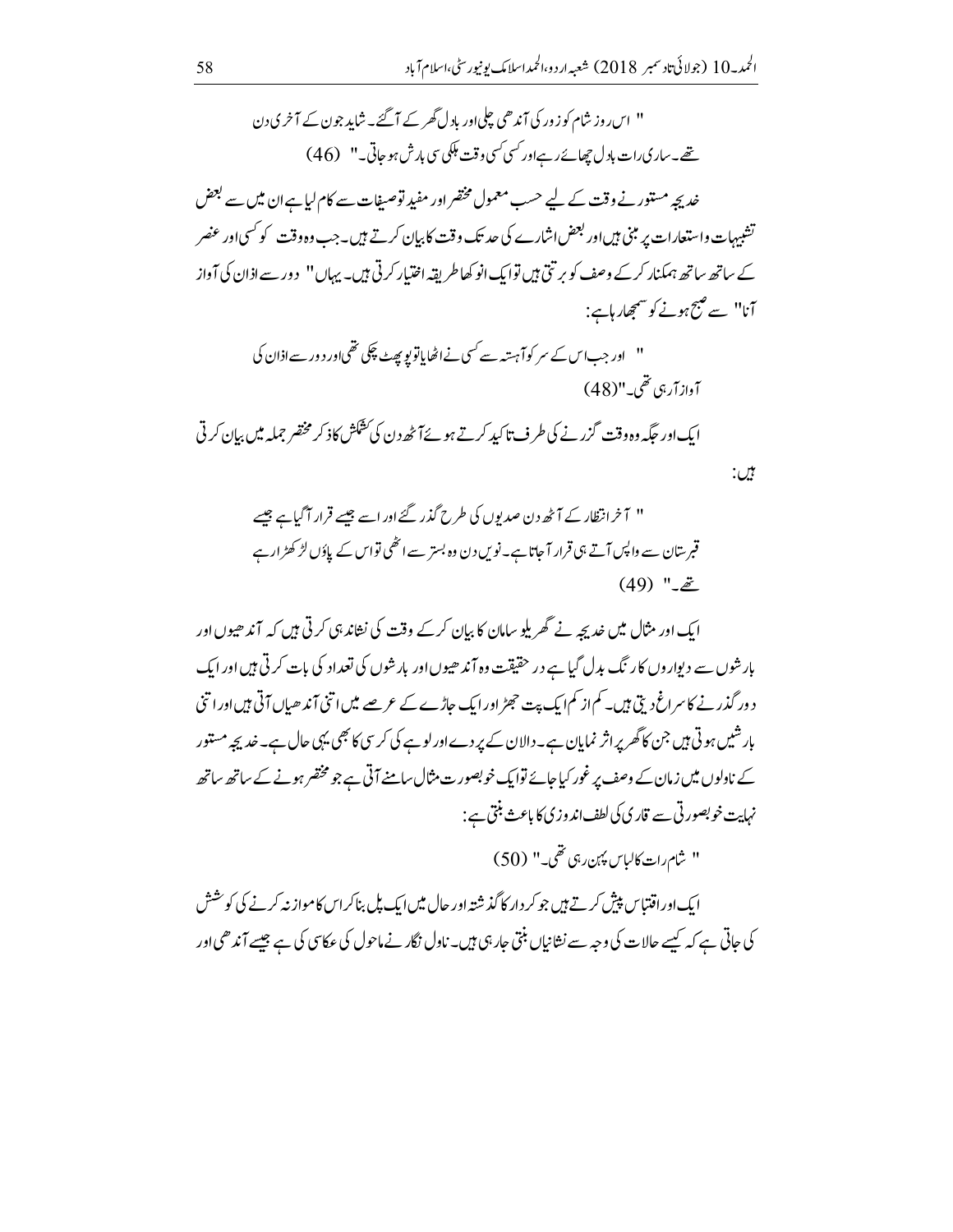بارش سے جو مناظر اور ماحول کی کیفیات اور حالات پیداہوتے ہیں تو مکان اور زمان کی بہ منظر نگار کی''حالات '' سے آگہی کاسب پیش کرتی ہے :

اشيا

آئگن اور زمین کے طویل ترین توصیفات تعداد کے لجاظ سےاشاء سے متعلق ہیں جوا کثر دو تین الفاظ ہاا یک جملے میں آئے ہیں۔ یہ توصیفات مختصر ہونے کے باوجود بڑے خوبصورت اور انو کھے ہیں۔ وہ کہانی میں لاکشین کاذ کر کرتی ہیںاوراس کے ذریعے غریب طبقہ، غربت، فاقہ کشی، معاشی بد حالی کی صور تحال کی عکاسی بہت عمد گی سے پیش کرتی ہیں۔مثال کے طور پر : " اباچپ رہے،انہوں نے کوئی جواب نہ دیا۔لاکٹین کی پہلی پہلی روشنی میں وہ *کس* قدر د کھی نظرآرے تھے۔" (52)

اس سلسلے میں وہالفاظ کو کسے خوبصور تی کے ساتھ بیان کرتی ہیں، ملاحظہ پیچئے:" لاکشین میں شاید تیل کم تھاجو بتی بار بار نیچی ہور ہی تھی۔ہر چز سنبھال کر کم سے کم خرچ کی جاتی۔"(53)

زمین میں اشیاء سے متعلق وصف آ ٹکن کی نسبت کمتر د کھائی دیتاہے پھر بھی تعداد کے لحاظ سے دوسر کی توصیفات سے بالاتر ہے۔ جہاں گھر کا تعارف ہوتا ہےاس گھر کا ظاہر کی بیان قار کی کی آنکھوں کے سامنے گھومتا ہے۔ساجدہ کے بچپین کا گھر ،مالک کی حویلی اور وہ گھر جہاں ناظم اور ساجدہ شاد کی کے بعد رہتے ہیں۔حتی کہ ان کے یڑ وسی کے گھر کاوہ حصہ جو باہر سے د کھائی دیتاہے قاری کے لیے قابل تصور ہے۔ کیو نکہ انداز بیاناور تصویر کشی بہت عمد گی کے ساتھ کی گئی ہے،مثال کے طورپر :" کھانے کے کمرے میں ایک سرے سے د وسرے سرے تک قالین بچھاتھا۔ قالین کے ملکے رنگ سے ملتے ہوئے ویلوٹ کے *پر دے* لٹک رہے <del>تھ</del>ے۔ در میان بڑی سی خوبصورت میز حیک رہی تھی،اس کے ارد گرد منقش کر ساں بچھی تھیں۔۔۔"(54)

اس کے بر عکس غم کا تاثر ہے اور غم بھر یور فضااور ماحول بیان ہوتا ہے،مختلف بیانات اور اقتباسات کے ذریعے اس کی وضاحت کی گئی ہے۔وقت گزرنے کے ساتھ ساتھ غم کی شدت میں اور اضافہ ہو تاجاتا ہے۔وہ غم کو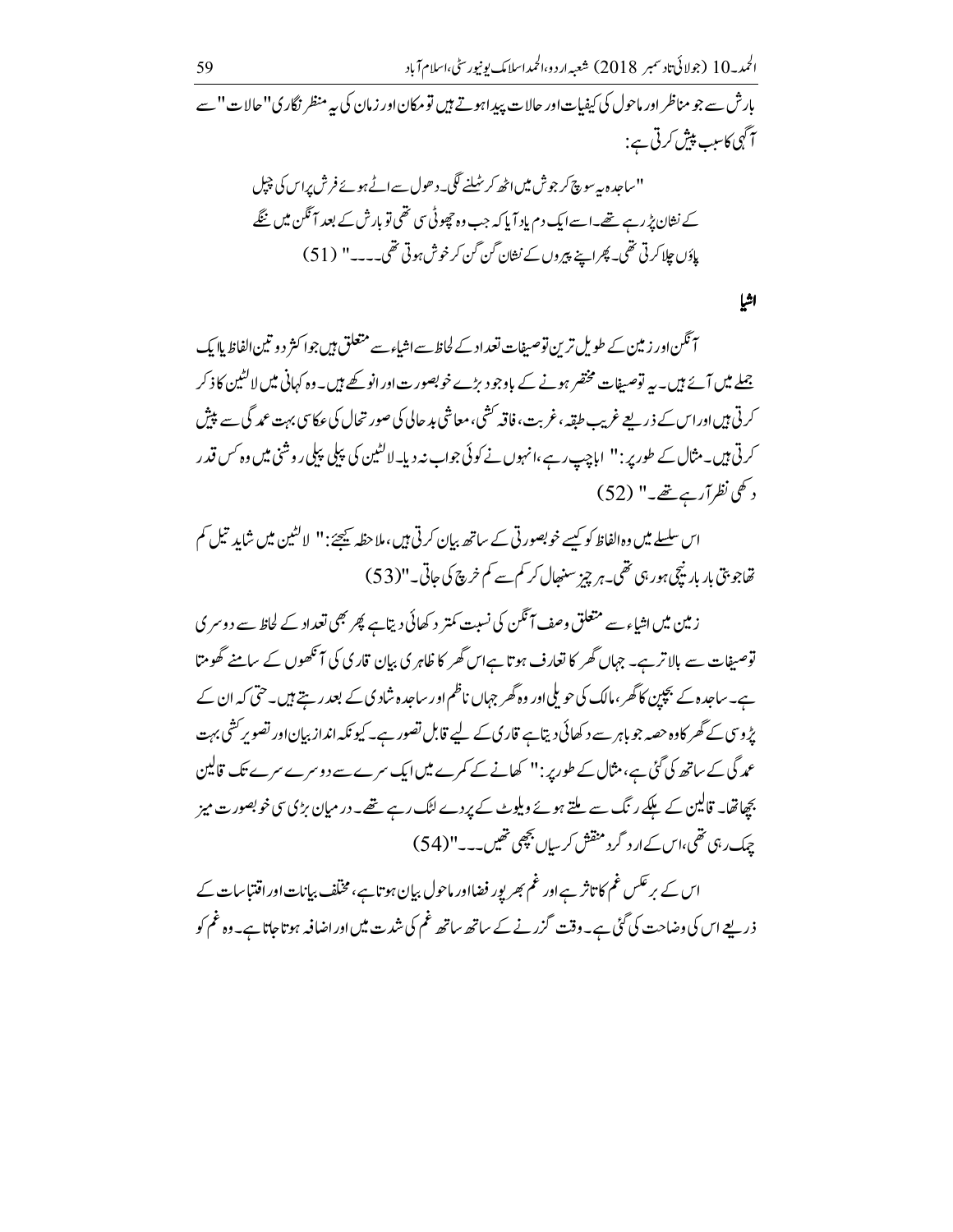منفر دانداز میں بیان کرتی ہیں،مثلاً:'' دروازےاور کھڑ کی کے شیشوں پر خاک سور ہی تھیںاور دیوار میں بنے ہوئے یڑے طاق کے رنگین نقش ونگار مٹی کی تہوں سے مر حجھا گئے تھے۔" (55)

واقعات وحالات

ناول زندگی کے حقائق اور حقیقی کر داروں کے اخلا قبات اور جذبات کی عکاسی ہے؛حقیقی واقعات اور افعال کا مجموعہ ہے۔ یہاں دونوں ناول روز مر ہ زندگی کے واقعات کے ذریعے سے خاص معانی بیان کرتے ہیں اور علامات بھی <sub>ا</sub>نہی واقعات میں س<u>م</u>یٹے ہوئے ہیں۔ آنگن کا موضوع جذبہ آزاد کی کی تڑپ اور اس راستے میں جد وجہد کی تصویر ہے۔ زمین آزاد کی کے خواب کی تعبیر اور آزاد کی کے بعد میں پیچیدہ مسائل اور الحجنوں کا حامل ہے۔خدیجہ مستور گہرائی تک ڈوپے بغیر دو قومی نظر پہ پیش کرتی ہیں۔''غدیجہ مستور کی نفساتی ژرف بنی تحلیل نفسی کے کسی خاص د بستان کی رہین منت نہیں۔ وہ ہہ بھی د کھاتی ہیں کہ گھر کے وہ چچوٹے چچوٹے واقعات ملک کی اجتماعی زند گی کے حالات وحوادث كابر توبين-" (56)

آ تگن کے کر داراسی حد وجہد کے دور میں رونماہو بۓ ہیں۔عالیہ کا خاندان جاگیر داری نظام کے زوال کا <sup>م</sup>مونہ ہے۔ کا ٹکریس قومی آزاد یااور مسلم ایگ تقسیم ہند کی بات کرتی ہے جبکہ کیمونسٹ پار ٹی ساجی تنبدیلی اور طبقاتی تضاد مٹانے تک مگن ہے۔اس خاندان کا آنگن گو پاہند وسان کی مثال ہے۔زمین کاموضوع فسادات کے حوالے سے قصہ والٹن کے مہاجر کیمپ سے شر وع ہوتاہے جو 1947 کے فسادات کے تناظر میں بنا پاگیاہے۔لوگ اپنے گھر بار حچوڑ کر وہاں نئے گھر کیامہیراگائے بیٹھے ہیں۔ان کو آزاد ی حاصل ہو چکی ہے مگر رو ٹی نہیں،امن نہیں، سکون نہیں خاص طور پرلڑ کیوں کے لیے تحفظ نہیں۔زیین آزاد کی کے بعد حکومت کے روپے کی عکاسی کرتاہے جوابوان ملک میں جابرانہ اندازاختیاراپنا بنا چکاہے۔فرق اتناہے کہ وہ دلیہی ہے پر دلیں نہیں۔آزادی کے بعد انقلابی سر گرمیاں حکومت کے خلاف ابھی تک جار ی ہیں۔ناظم کوانہی سر گرمیوں میں شریک ہو کر بار بار جیل جاناپڑتاہے؛کاظم کواپنے بھائی ناظم کے خیالات سے وابستہ نہیں وہ سول سر وس میں آ کر کمیشنر بنتاہے۔

آ نگن اور زمین میں وہ واقعات جو قصے کے پس منظر میں رونماہوتے ہیں کسی خاص نظم وترتیب کے ساتھ جڑ جاتے ہیں۔اس ترتیب میں وصف اہم کر داراداکر تاہے۔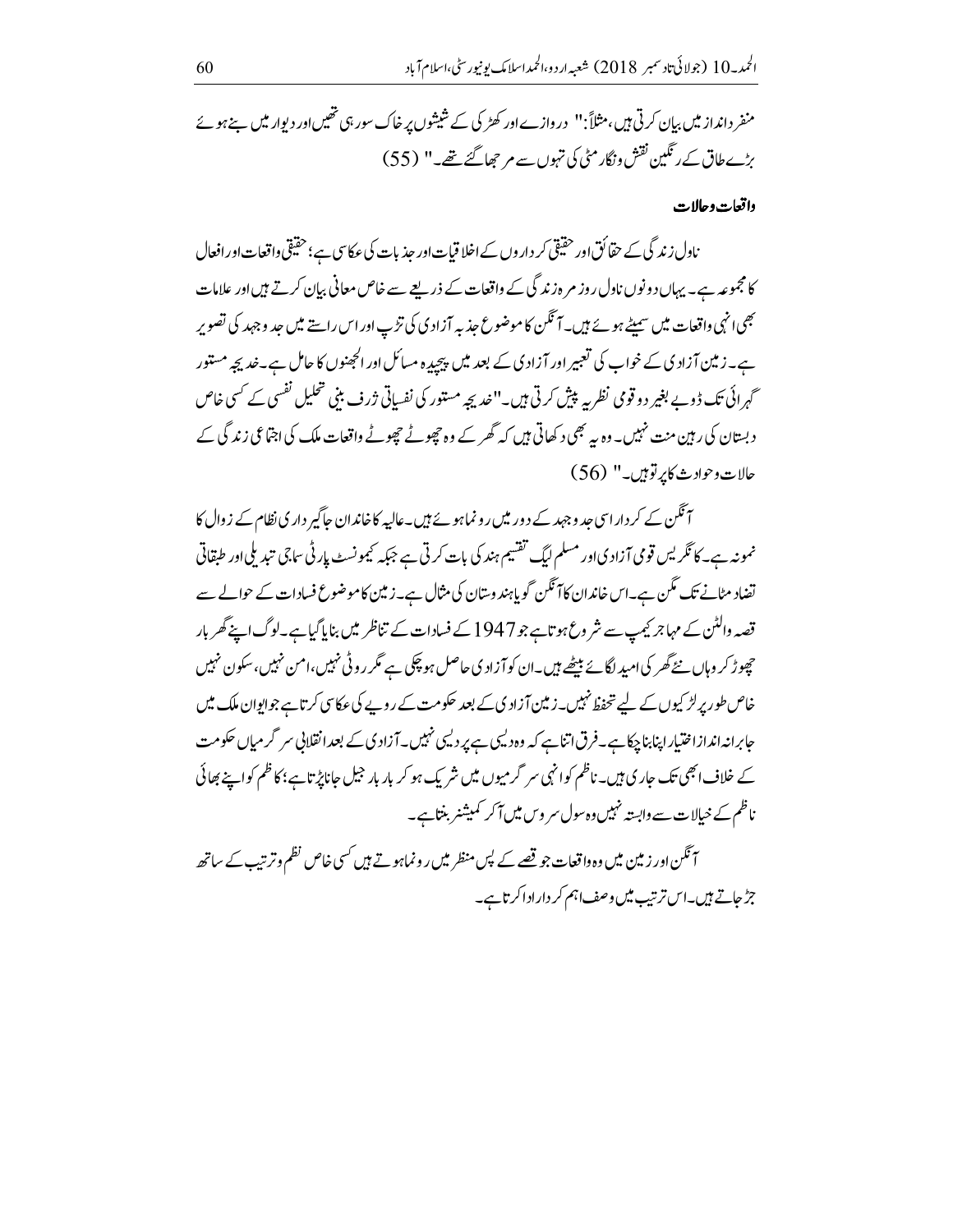آنگن میں ایک طاقت ور کیفیت" تنہائی" ہے جو پورے نادل میں نمایاں ہے۔ایں طاقت جو مخلف واقعات کے بیان میں کر دار کو پہلے سے بھی زیادہ بے بس اور تنہائی سے د وجار کر دیتی ہے۔ یہ تنہائی خدیجہ مستور کے قلم سے جابکد ستی سے ٹیک کر قار کی کو گھیر ڈالتی ہے۔وہ واقعات کی ز دمیں اس تنہائی کی تصویر کشی کرتی ہیں۔اس سلسلے میں تہمینہ کی خود کشی؛ دادی کی موت، بڑے چاکا جیل جانا،ابا کی موت اور عالیہ اور امان کی ہجرت کا بیان اہم واقعات میں شار ہو تاہے۔ یہ تمام واقعات عالیہ کو تنہا،د تھی،مایوِساورافسر د ہ بناتے ہیں جہاں تک کہ ہر حسین چز بھی اس بے بسی کی نشاند ہی کرتی :

> " آپایتج مچ نہیں رہی تھیں۔ان کے مہند کی رہے ہاتھ بڑی بے بسی سے تھلے ہوئے تھے اور ہونٹ اس طرح سپاہ ہو رہے تھے جیسے کسی نے مسی لگاد کی ہو۔ اماں ہوش میں آتے ہی پچپاڑیں کھارہی تھیں۔ابا بچوں کی طرح رو رہے تھے اور وہ آپا کے ٹھنڈے جسم سے کپٹی بلک رہی  $(57)$ "  $\bar{e}$

اسی طرح زمین کا قصہ تنہائی اور فقر کے ارد گرد گھومتاہے۔ساجدہ ہمیشہ تنہار ہاکرتی ہے اس کاایک ہی انتظار ہےاور وہ ہے صلاح الدین کا۔ابا کی موت، کاظم کی ساجد ہ کی نہیت پر شک، ناظم کا جیل جانا، تاجی کی موت ساجدہ کی تنہائی کا بوجھ بڑھاتی ہے حتی صلاح الدین سے ملن بھی اس تنہائی کواور گہر ابناتا ہے۔زمیں مخلف واقعات ناول نگار کی مہارت سےایسے کے بعد دیگرے رونما ہوتے ہیں کہ قاری کی بڑھنے میں دلچیہی کم نہ ہواور ناول میں ترتب بھی برقرار رہےاور تجسس بڑھاجائے : مثال ہے : "ساجدہ نےاسے غور سے دیکھا۔اس کی آنکھوں سے بھوک ٹیک ر ہی تھی اور چہرہ پیاس سے مسخ ہور ہاتھا۔اس نے محسوس کیا کہ وہ طوفان میں گھر ی ہو ئی ہے۔'' کاظم بیہ تاجی کا کوارٹر نہیں،میرے کمرےسے نکل جاؤ،تم غلط جگہ پر آ گئے ہو۔وہ غصہ سے کانپ رہی تھی۔" (58)

خدیجہ مستور کے فن میں کناہہ کے طور پر وصف کا بر تناخاص نمایاں ہو تاہے۔ پنچے ذکر شدہ اقتتاس وصف کے کنایاتی پہلو پر یورااتر تاہے۔ یہاں گھر کے سامان کی عکاسی غربت کی نشاند ہی کررہی ہے۔ٹاٹ کے پردے جو بر سوں سے برآ مدے میں لٹکے ہوئے ہیں،اصل میں کسی قیمتی کپڑے سے بنائے جاتے ہیں جوا کثرامیر وں کے گھروں میں ملتے ہیںاور ہر برس نئے ٹاٹ کے پر دوں میں بدل جاتے ہیں۔ٹاٹ کے سوراخ دارپر دے سے معلوم ہو تاہے کہ اس گھر میں نہھی دولت ہواکرتی تھی مگر اب غربت سے دوچار ہے۔ مستور کھل کر غربت کی بات نہیں کرتی بلکہ اشارہ کنایہ کے ساتھ قار کی کے دھیان کوغربت کی طر ف کھینچ ہیں :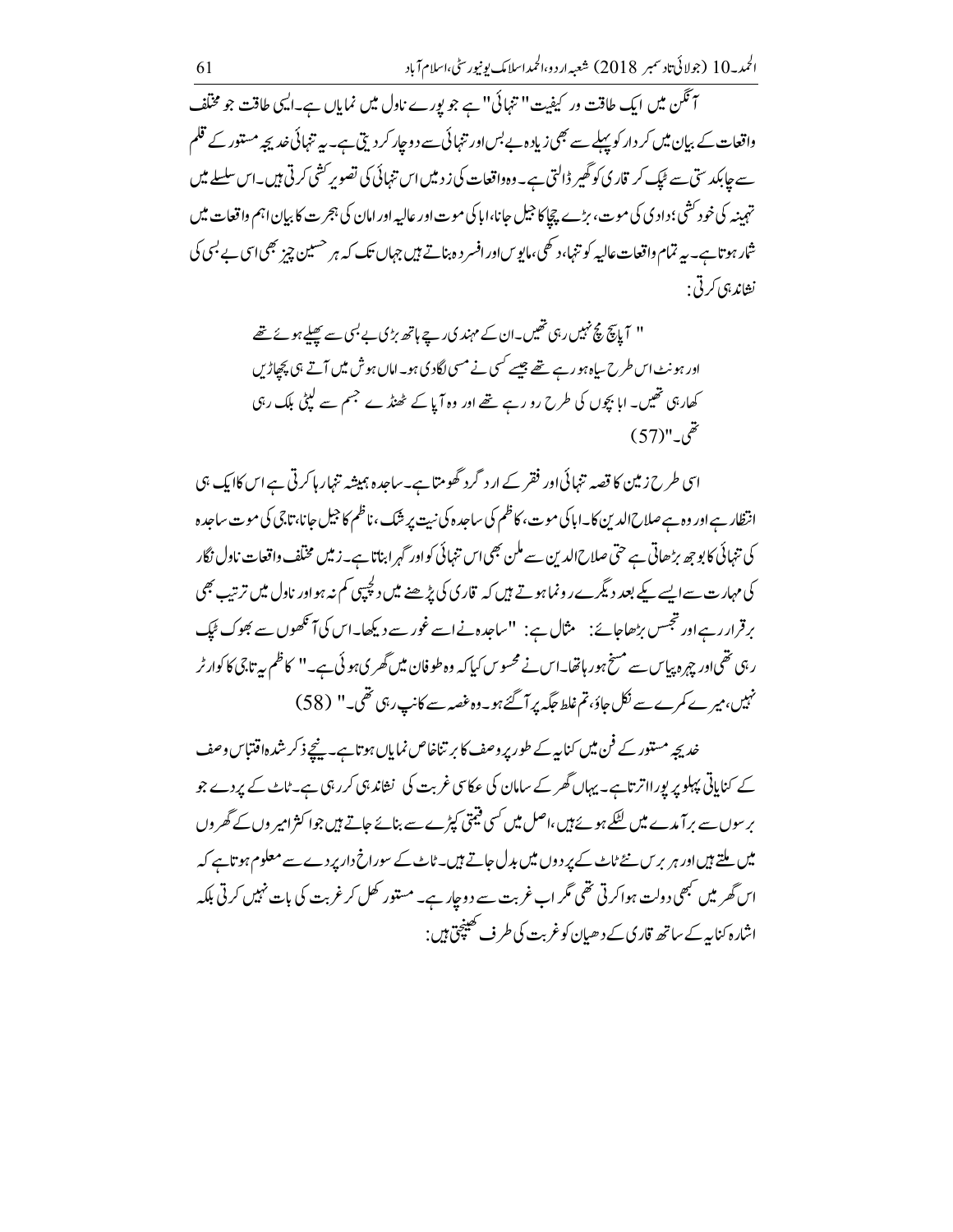'' برآ مدے میں پڑے ہوئے ٹاپ کے پر دوں کے سوراخوں سے دھواں نکل رہا تھا۔ اماںاور پڑی چچی تخت پر بنیٹھی بد قلعی پاندان سے پان بنا بنا کر کھار ہی تھیں۔ تخت پر بچھی ہو ئی میلی حاد ر پر کتھے چونے کے پیاسوں دھبے لگے ہوئے تھے۔" (59)

خدیجہ مستور د ونوں ناولوں میں کر داروں کے آپس میں خاص فضا کی بات کر وانے سے واقعات کی تخلیق کرتی ہیں۔مثال کے طور پرآگلن میں کر داروں کے اس مکالمہ ؛''آپ صبح جارہے ہیں؟عالیہ نے بڑی ہمت کرکے یو چھا۔ ہاں جاتور ہاہوں، پھر '' کے بعد : کر داروں کی گفتگو کے نتھ میں آکر وہ وصف کا سہارا لیتے ہوئے کر دار کے جہرے کی حالت ،دل کی د ھڑ <sup>ک</sup>ن،آنکھوں کی کیفیت کو تصور کراکر کے اس مکالمہ میں حان ڈالتی ہیں : '' تجمیل بھیا نے سخت اکھڑین سے جواب دیااور اد ھر اد ھر دیکھنے لگے۔ جانے وہ اپنے کس جذبے کاگلا گھونٹ رہے تھے جوان کی آ نکھیں درد کے مارے چیخ ہو ئی معلوم ہور ہی تھیں۔(یوچھناکوئی گناہ تو نہیں!)" (60) فتجس

تجسس وہ کیفیت ہے جو ناول کی خوبیوں میں چارجاند لگاتا ہے۔ آنگن میں عالیہ ایک ایسے مقام پر کھڑ ی ہوتی تو تجسس ابھر تاہے کہ وہاب کیاکرے گی، مثلاً جمیل سے محبت؛ علی گڑھ جانا؛ ہجرت کر ناوغیر ہ جیسے، تو قار کی کے ہاں یہ سوال اٹھتاہے کہ عالیہ کرے گی کیا! عالیہ بار بار سششدر ہو جاتی ہے؛''عالیہ کا جی حاما کہ وہ پیچ پیچ کراعلان کرے کہ وہ نہیں جائے گی،وہ نہیں جاسکتی،اسے کوئی نہیں لے جاسکتا مگراس کے گلے میں سینکڑ وں کانٹے چپھ رہے  $(61)$  " $\tilde{z}$ 

اسی طرح عالیہ کی اماں نے ارادہ کیا کہ پاکستان اپنے بھائی کے ہاں جائیں۔عالیہ کادل چچاکے گھر میں مانو س ر ہتا؛ یہ تجسس پیداہوتاہے کہ عالیہ جانے پر رضامند ہو گی کہ نہیں! زمین میں تجسس کی شدت کم ہے گر اس میں ایک اہم موڑ پر تجسس دل کوتڑیا تاہےاور وہ یہ ہے کہ ناظم ساحدہ کاعاشق ہے؛ساحد ہصلاح الدین کی محبت میں مبتلااور وصال کی امنگ میں منتظرر ہتی ہے۔ ناظم ساجدہ کار شتہ مانگماہے ساجدہ ایساجواب دیتی ہے : '' میں اس کاانتظار کرر ہی ہوں۔آپ اس انتظار کو ختم کر دیجئے۔" (62)

ساجدہ ناظم سےاخبار میں اشتہار دینےاور صلاح الدین کو ڈھونڈ ھنے کامطالبہ کرتی ہے۔وہآ ٹھ دن کاوعدہ کرتی ہے کہ اس عرصے میں صلاح الدین کا کوئی سراغ نیہ ملے تووہ ناظم کی بیوی بنے گی۔آٹھ دن گزرتے گزرتے گہرا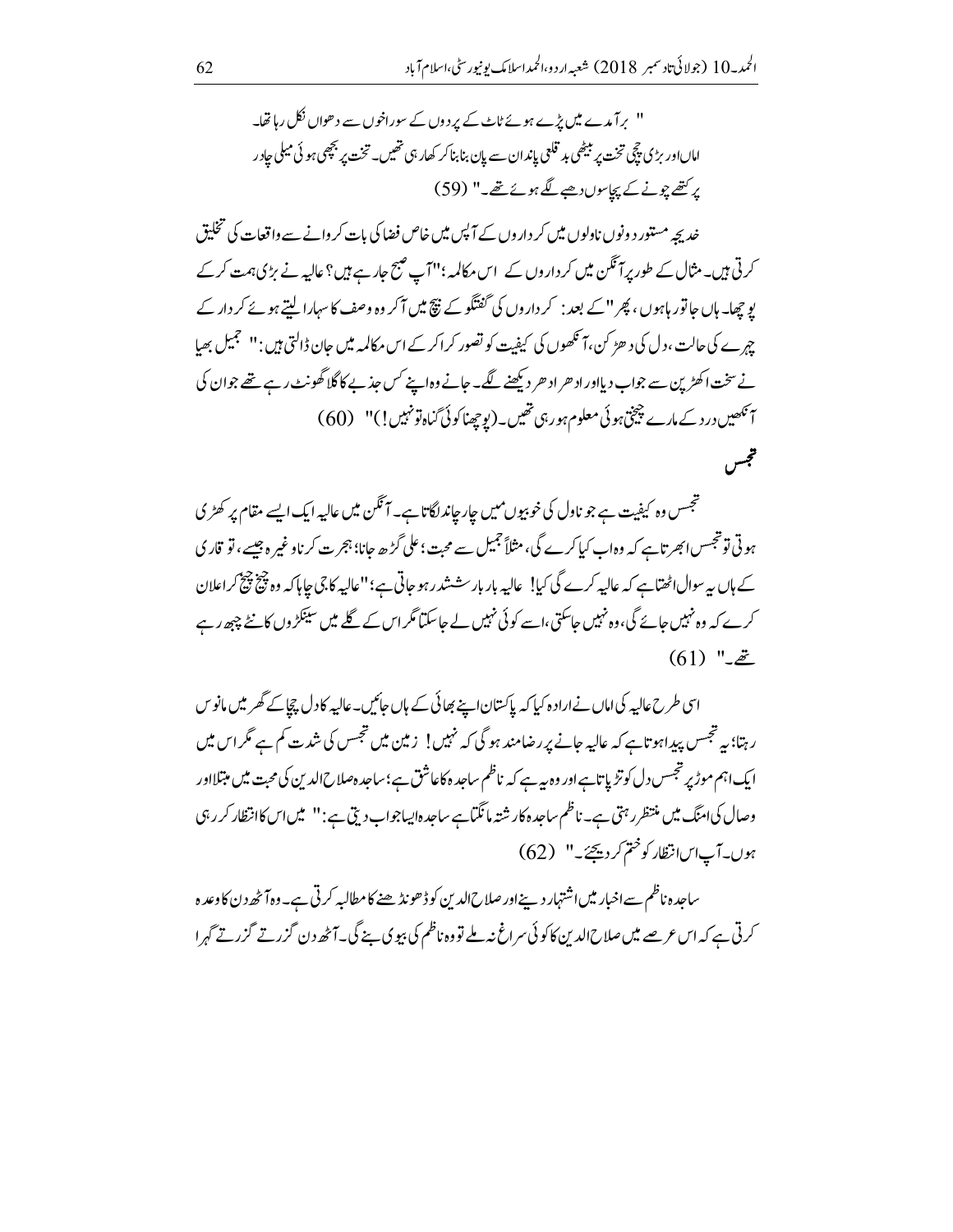تجسس کھڑاہوتاہے ،اس تاثر کو ماہرانہ وصف سے اجا گر کیا گیاہے۔'' اشتہار چھپنے کے دوسرے دن سے ہی اس کی ہ <sup>ت</sup>کھیں گیلر پی کے دروازے پر ٹک گئیں۔ ذراسادر وازہ کھٹکتا تو وہ چونک پڑتی، کون؟اس کے ہونٹ آہستہ سے لر زیتے۔انتظار کاکر ب اس کی آنکھوں میں چھتار ہا۔امید و بیم نے اسے اتنانڈ ھال کر دیا تھا کہ وہ بر سوں کی بیار لگنے  $(63)$  "  $\tilde{\mathscr{S}}$ 

# آواز ولہجہ

آئگن اور زمین میں بار بار ہمیں آوازوں کاوصف دوقسموں میں د کھائی دیتاہے؛ بہلاان آوازوں سے متعلق ہے جو کہانی کے ماحول سے سننے میں آتی ہیں؛مثلاً کوے کی آ داز، کتوں کا بھو نکنا،الو کا پولنااور بیچوں کے شور کی آ واز س جیسی۔مستور ان عام سی آواز وں سے فضامیں تیدیلی پیدا کر دیتی ہیں جس سے ایک خاص ماحول کی کیفیت پیداہو تی ہے:" آوارہ کتوں نےرات کواور بھی ویران کر دیاتھا۔"(64)؛"قریب سے بچوں کے کھیلنے کی آواز سنائی دی۔"  $(65)$ 

د وسر ی وہ ہیں جو کر دار وں سے وابستہ ہیں اور ان کی کیفیت کی نشاند ہی کرتی ہیں؛ رونے کی آواز ، بنننے کی آواز، پیار کی آوازادر پیار ومحبت اور د کھ در د کے جذبات کی نشاند ہی کرتاہے۔اس قسم کے وصف میں خدیجہ مستور نے اپنے تخلیقی شعور اور فنی مہارت کو پیش کیا ہے اور جذبات نگار کی کو متاثر کن بنادیا ہے۔ جیسے '' ایا کی آ واز مدھم مگر جھلائی ہوئی تھی''؛''اہا کی آواز کانپ رہی تھی''؛''اس کی آواز بھرار ہی تھی''؛'' اماں نے رُندھی آواز میں کہا''؛ ''سلیمہ کی آواز میں التجااور بیچار گی تھی''؛''مالک کے ڈکرانے کی آوازیں آر ہی تھیں خالہ پی پی کی د پی د پی سسکیاں بھی'' (66) ؛" اسرار میاں کی آواز آنسوؤں میں ڈوبی ہوئی تھی۔" (67)

مہمی ناول نگار کر دار وں کی زبان میں لہجہ سموکر ناول میں مد نظر کیفیت بڑھاتاہے۔المیہ ،حزنیہ پامزاحیہ ہولب ولہجہ اس کومزیداںچارتاہے۔مستور نے آنگن اور زمین میں کر داروں کے لب ولہجے کو بڑے خوبصور ت انداز میں نبھایاہے اور کامیابی سے ایک ذہنی فضا کی تخلیق کرتی ہیں جس کے ساتھ کر داروں کے حالات قار کی تک منتقل ہوتے ہیں۔دونوں نادلوں میں اکثر کر داروں کے لیجے میں مختلف مقامات پر حقارت، نفرت،غصے،در د، کرب وغرور جھلکتا ہے۔ جن سے کبھی غم، کبھی دہشت،کہیں تریں کااحساس تڑپ اٹھتا ہے؛ مثال کے طورپر : " نجمہ پھو پھی بڑے غرورسے کہتیں" (68)؛"اماں نے مصحکہ خیز طریقے سے کہا" (69)؛"اس نےاپنے غصے کوابومیں رکھتے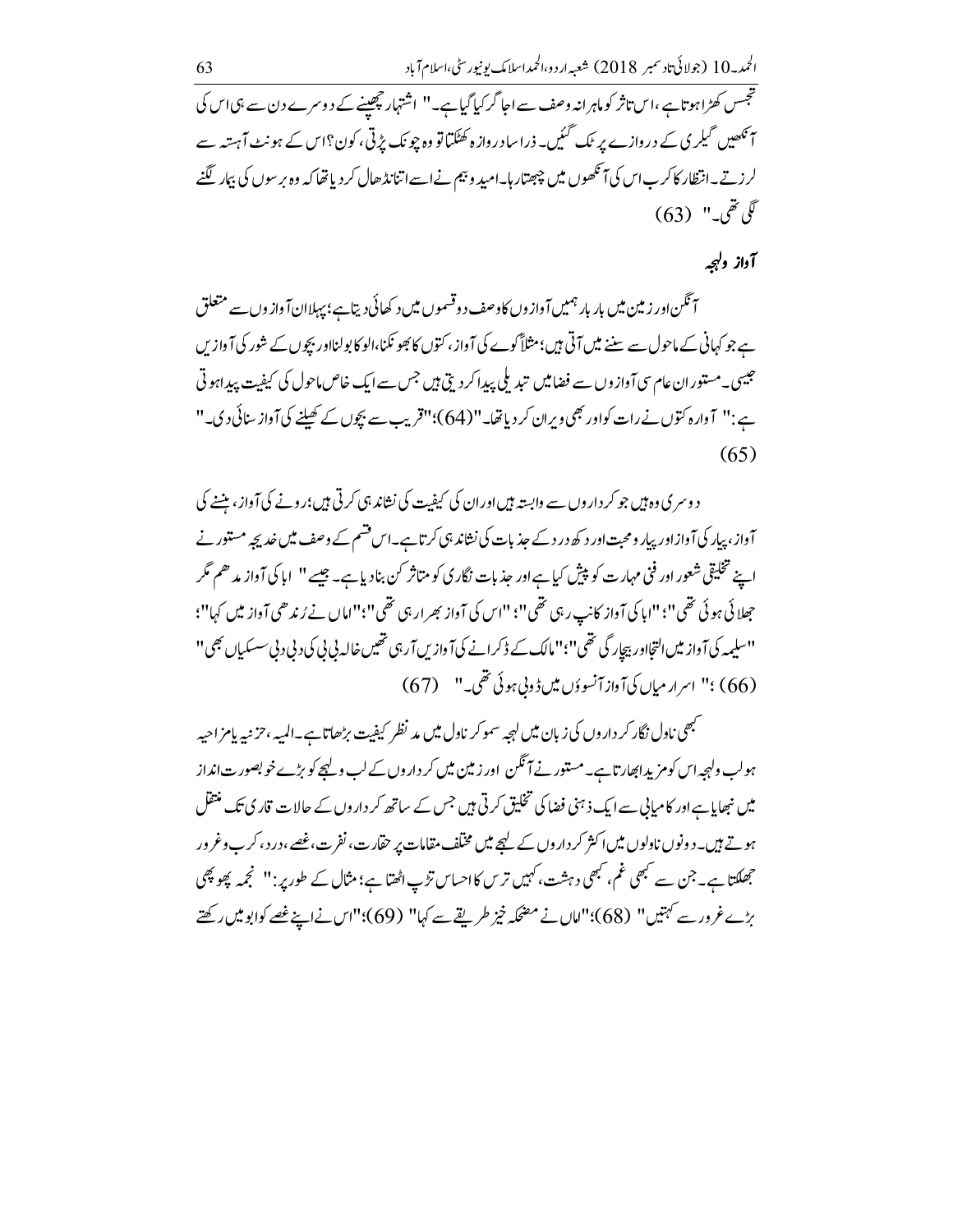ہوئے جواب دیا۔" (70)سلیمہ نے طنز یہ کہجے میں کہا۔"(71)؛"اماں کے لہجے میں بھی بلا کا طنز تھا۔" (72)؛" ناظم کے لیچے میں ندامت چیخ رہی تھی۔" (73)؛"اس کالہجہ جیسے کفنا پاہوالگ رہاتھا۔" (74)

''ناول نگار کاآرٹ، کرافٹ اور مہارت اس وقت سامنے آتی ہے کہ جب وہ گئے چنے الفاظ کی مد دسے جیتا ۔<br>جاگنامنظر نظروں کے سامنے لے آئے۔خدیجہ مستور کانداز بیان منظر کو قار کی کی آنکھوں کے سامنے پھیلا کر رکھ دیتا ہےاور اسے ایپالگتاہے کہ وہ منظر پڑھ نہیں رہابلکہ دیکھ رہاہے۔" (75) اس حوالے سے چنداقتیاسات مندر جہ ذيل ہيں:

" اسے ایپامحسوس ہوا کہ اس کی آنکھیں آنسوؤں کی ایک ایک بوند کو تر س رہی ہیں۔" (76)؛"شکیل کھوگیا، جمیل بھیاجنگ چلے گئے، بڑی پچچ مئی جون کی پیاسی چڑیا کی طرح نظر آر ہی تھیں۔" (77)

#### ماحول اور وصف

ادیب فطرتی عناصر کے وہ پہلوؤں کا سہارالیتا ہے جو اس کی درونیات و جذبات سے ہم آواہوں۔آئکن اور زمین میں قدرتی مناظر کی منظر کشی کم پائی جاتی؛ آگلن کے حوالے سے اس بات کی اہم وجہ بیہ ہوسکتی کہ اکثر کہانی گھر کے ماحول میں جاری ہوتی جلتی ہے۔"غدیجہ مستور نے آنگن میں اپنے موضوع کو پیش کرنے کے لیےایک گھر کے ماحول کی تشکیل کی ہے۔ وہ گھران کے بیان کی قوت اور جزئیات نگاری کے زیر اثر زندہ ہو کر سامنے آ گیا ہے۔ انہوں نے کہیں کہیں کسی مخصوص فضا کو پیش کرتے ہوئے موسم اور اس وقت کی کیفیات کو بھی پیش کیا ہے۔" (78) جہاں بھی مستور نے ایسے توصیفات کو ناول میں بیان کیا ہے وہاں کہانی کی فضااور کر داروں کے اندرونی حالات کو د کھانے کے لیے وصف کاسہارالیا گیاہے۔آنگن میں بیس کے لگ بھگ قدر تی ماحول اور فطرت کی تصویر ۔<br>سشی موجود ہےاوراس طرح وہ جزئیات نگار <sub>کی سے</sub> کر داروں کی تصویر کشی کرتی <del>ہ</del>یںاور ساتھ ساتھ قدرتی ماحول،منظر نگار ی کااپیابے مثال نقشہ تھینچق ہیں کہ گھر کے ماحول کی جو تفکیل وترتیب پیش کرتی ہیں بہت نمایاں ہے۔مثال کے طور پر :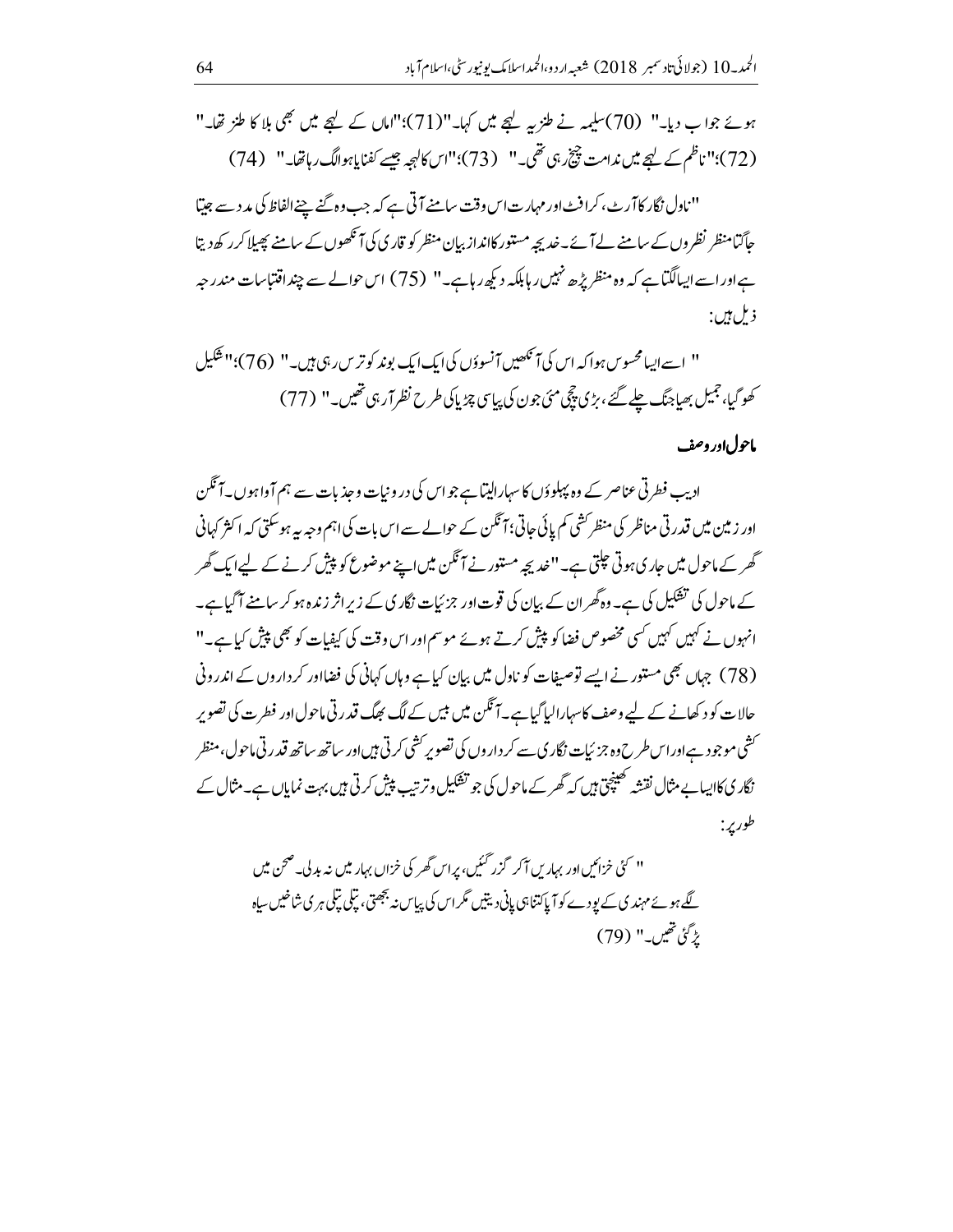## صنائع بدائع

ناول میں اس بات کی گنجائش ہے کہ منظر کشی اور فضابندی کے لیے صنائع بدائع کے لفظی اور معنوی ۔<br>قسموں سے خوب کام لیاجائے۔ کبھی صنائع بدائع صرف حسن ابھارنے کاکر دارادا کرتے ہیںاور کبھی حسن سے بڑھ کر جان بخشی کے لیے بروئے کارلائے جاتے ہیں : "ادیب اپنےافسانویادب میں حسن پیداکرنے کے لیے وہ صنائع بدائع تشبیہ ،استعارہ و غیر ہ کی طرف متوجہ ہوتا ہےاور ان کاسہارے لے کراس طرح کا دصف بیان کرتا ہے۔ مجھی اس وصف کوابھار نامقصد نہیں بلکہ صرف اور صرف متن میں کشش اور جان بخشاہے اور مقصد تحریر میں ایک کشش اور دلچپی)کاعنصر پیداکر ناہوتاہے ۔"(81)

پھر <sup>کب</sup>ھی وصف کا مقصد صرف حسن کا بیان ہے یعنی مکان، کر دار، مناظر کی شاخت سے بڑھ کر ان میں حسن کی کیفیت کواجا گرکرنے کی کوشش اہمیت کی حامل ہے۔ گر جمالیاتی میں حسن کاد کھاوامقصد ہے جو شاعرانہ حیثیت سے زیادہ ملتاحلتاہے۔خدیجہ مستور متن کو جاندار بنانے کے صنائع ہدائع خاص طور پر تشبیہات واستعارات سے مد دلیتی بیںاور تشبیہات واستعارات کا پہ استعال ہی ناول کوپر حشش بناناہے :

'' سم دیدی جب پہلی باراس گھر آئی تھیں تواپیامحسوس ہواتھا کہ کہانیوں کی پری آگیٰ ہے۔۔۔۔ ننھے ننھے گورے پاؤں جاند کے دو ٹکڑے معلوم ہورہے تھے اور انکی موٹی آنکھوں میں کسی آئیبی سی کیفیت تھی۔۔اسے کہانیوں کی وہ شہزادی یاد آگئی تھی جس کے منہ سے بات کرتے وقت پھول  $(82)$  " $\xrightarrow{\vec{z}}$   $\xrightarrow{z}$   $\cancel{z}$ 

زمین کے نئے ماحول کو مد نظر رکھ کر ان کی تشبیہات و توصیفات جدااور منفر دیں۔ خاص طور پر جو کر داروں کے ظاہر یااور نفسات سے متعلق ہیں؛خاص طور پر ساحدہ کے ذہن میں ماضی کی بادوں سے متعلق عمدہ توصیفات ہیں یاوہ خوابوں والے منظر وں کی تصویر کشی جن میں اس کی اور صلاح الدین کی بچپن پاک محبت میں مبتلا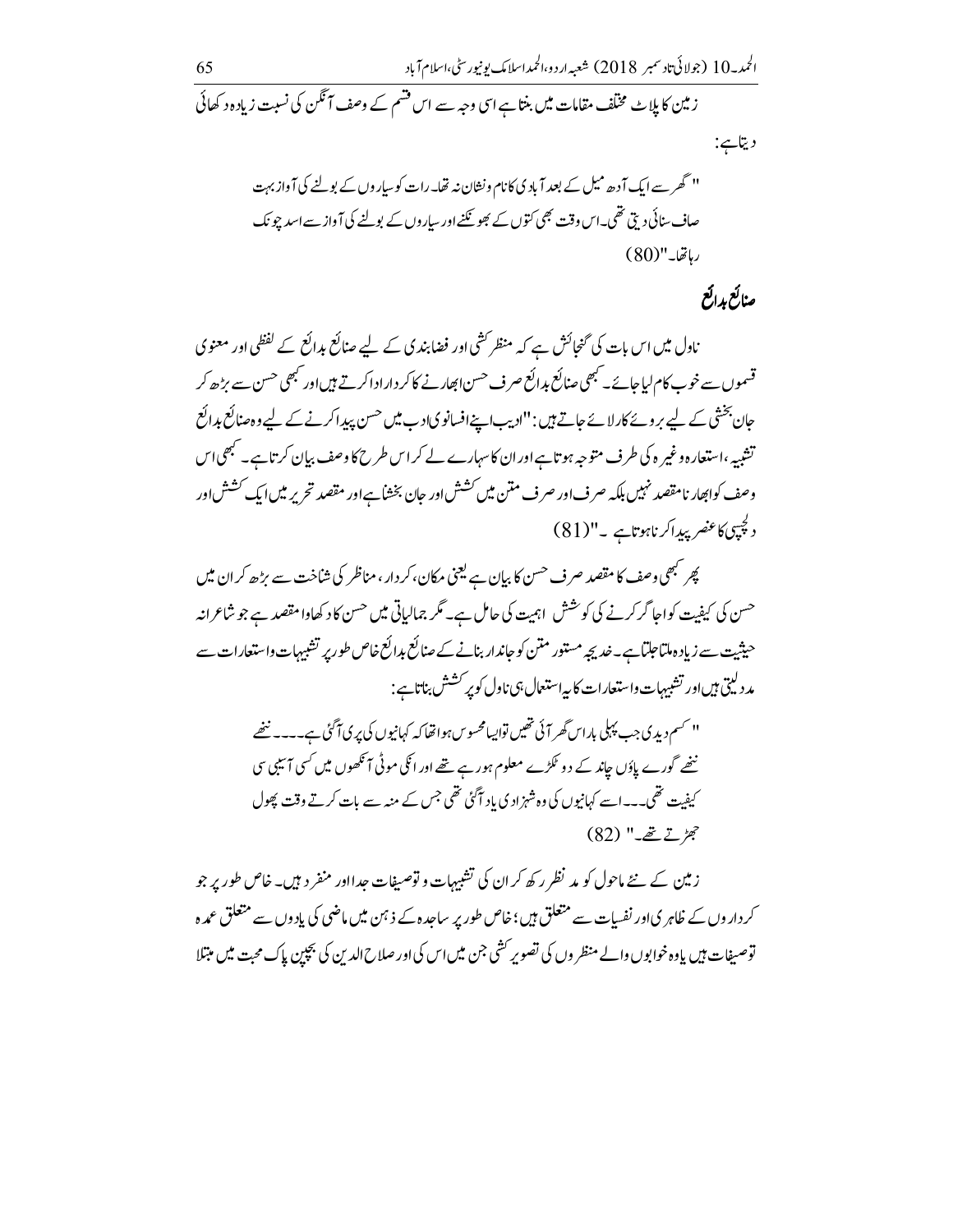ہے : " اس کادماغ چیخوں کاایک ریکار ڈرہے جسے باد کی سوئی اس وقت تک بحاتی رہے گی جب تک گھس نہ جائے گی۔  $(83)$ "

اور مثالیں پیش ہیں : "وہ ایک کمز ور شاخ کی طرح چھکنے لگی" ، "اس کی آنکھیں اب کورے پہالے کی طرح صاف تھیں ''،''اماں پی کے روپ میں وہ یہاسی فاحیتہ نظر آتی جو گرمی کی شدت سے بے چین پانی کی تلاش میں پھر رہی ہو "،" پہاڑ حبیبی رات "،"وہ سر سے پاؤں تک پانی میں شر ابور تھااور چنبیلی کے بودے کی طرح ٹکھراہولگ رہاتھا۔" (84)

آئگن اور زمین میں کہیں کہیں رائج معانی کواپنی قوت متخلیہ کی مدد میں بدل دیا گیاہے جن میں استعارہ بہت اہم کر داراداکر تاہے۔مندر حبہ ذیل مثال میں خزاں گھر کی اسفناک فضاکااستعار ہےاور دوسری بہار بھی گھر میں ر ونق اور خوشی کااستعار ہ ہے : '' کئی خزائیں اور بہاریں آکر گزر گئیں،پراس گھر کی خزاں بہار میں نہ بدلی۔''( 85)

حسم کاعاشق اس کو چھوڑ کر بھاگ گیاہے،عالیہ حسم کوغمز دہ پاتی ہے تو حسم کی جوانی اور آ بر وکے لیے فصل اور اس کے وجود کے لیے کھیت کااستعارہ لے کر مستوراپیاعالیہ کے تصور کا بیان کرتیں : " اس نے غور سے انہیں دیکھا، فصل کڻ چکي تھي، ڪهيت ويران پُراتھا۔" (86)

دوسری عَکَہ ظالم اور لا گچ کے لیے جو نک کااستعارہ لیاگیاہے جوانسان کاخون پیتاہے : " دونوں عور توں كوديكھاتواسے دوجو نكيں نظرائيں۔" (87)

#### علامت نگار کې

آنگن میں ''مہند یکایودا'' کلیدی حیثیت رکھتاہے؛ بیہ وہی مہند یکایودا ہے جو محبت، شاد یااور تہمینہ کی در دبھر کی کہانی کا غماز ہے۔جب تہمینہ عشق کے خیالات میں ڈونی ہو ئی ہوتی ہے مہند کی کے پتے نو چتی ہے اور جب عشق سے سر مست ہے تواس کو پانی دیتی ہے اور جب تہیمنہ کی شاد کیاس کی خواہش کے خلاف ہور ہی ہو ٹی ہے تو مہند کی کا یودا بہار میں سو کھ جاتا ہے۔:" آ پاکا پلنگ مہند ک کے یودے کے پاس بچھاہوا تھا۔۔۔۔وہ اپنے بستر پر بیٹھی بڑے کھوئے ہوئےانداز میں مہند کی کی پتیاں نوچ نوچ کر بھیر رہی تھیں۔" (88)

آنگن میں '' لوے کی کرسی '' نجھی علامت نگاری کی حجلکی د کھاتی ہے۔وہ صحن کے ایک کونے میں ہمیشہ د ھوپ، چھاؤں، بارش، بہاراور حاڑوں میں ایسے ہی پڑی ہوتی ہے۔ یہ کرسی جمیل کی یاد دلا کر تاثر پیدا کرتی ہے کیونکہ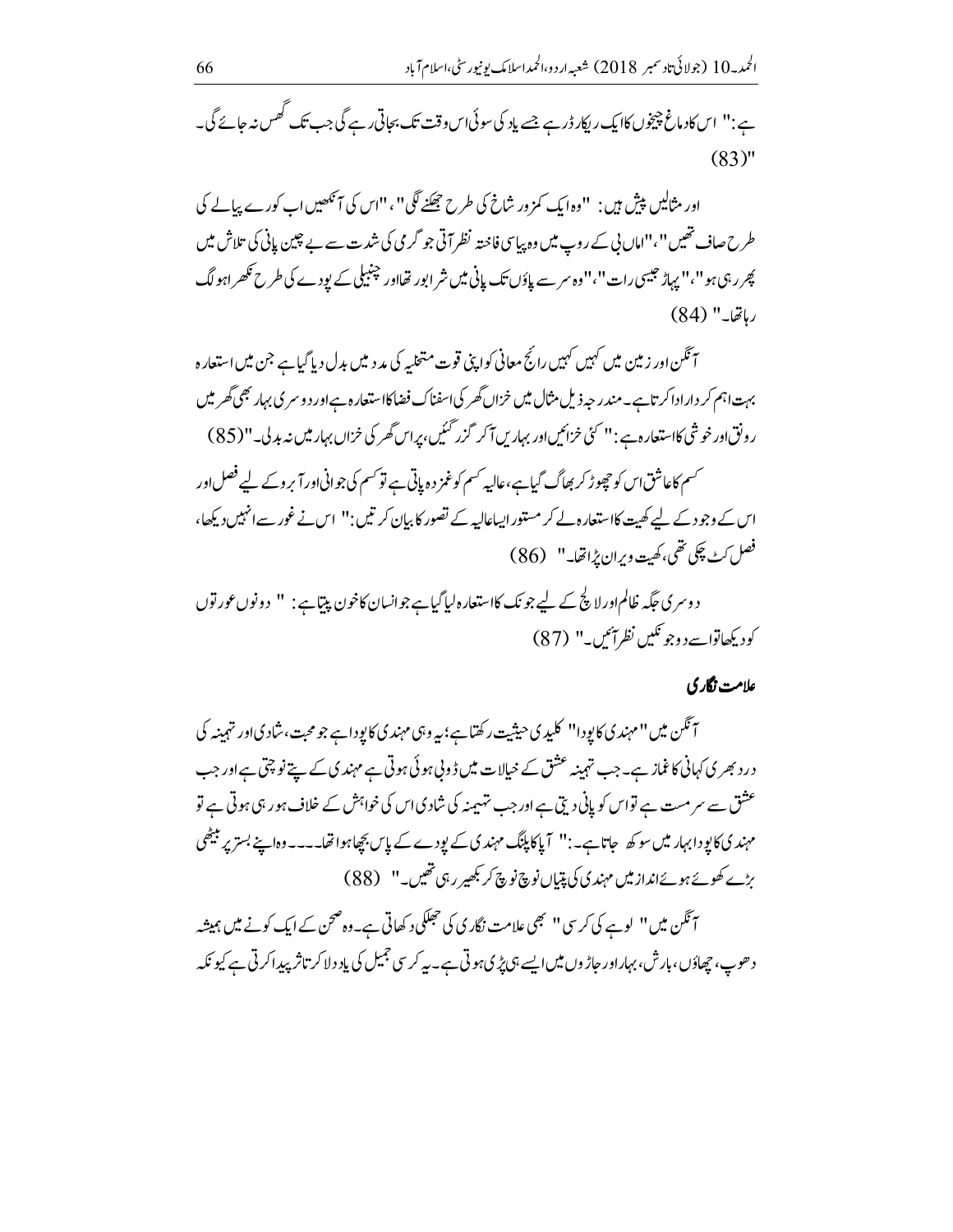جمیل اس پر بیٹھ کر باتیں کرتا،انگلیاں مر وڑتا، بڑے چ<u>ک</u>اسے لڑتا پاعالیہ کی طرف محبت بھر کی نگا<del>ی</del>ں ڈالٹاہے۔جب عالیہ کو سہارے کی ضر ورت ہوتی ہے تو وہ اسی کر سی سے تکبہ لگاتی ہے اور وقت گزرنے کے ساتھ ساتھ عالیہ کادل د تھی ہو تاتولوہے کی کر سی کے پایوں میں زنگ،عالیہ کو متوجہ کرتا۔دو پہر میں گھر میں جمیل کی ناموجود گی میں چھمی اس کر سی پر ببیٹھ کر دھوپ سینکتی، وہ جمیل سے پیار کرتی ہے۔ عالیہ اور چھمی دنوں اپنے طور پر اس کر سی کا آ سر الیتی ہیں۔" عالیہ صحن میں پڑیہوئی لوہے کی کریں پراس طرح بیٹھ گئی جیسے کسی نےاسے گرادیاہو۔" (89)

## عنوانات کے تناظر میں وصف

ہر ناول کے لیے مناسب عنوان کاانتخاب بے حداہم ہے۔عنوان موضوع،کسی اصلی کر دار پاخاص مقصد کو مد نظرر کھتے ہوئےا نتخاب کیاجاتا ہے۔خدیجہ مستور کی آنگن سے مراد شاید،گھریاوطن لیاگیاہو۔ یہاں ناول نگار نے مقصدیت کے طور پر تقسیم ہند سے متعلق ''آ ٹکن'' پر زور ڈالا ہے؛آ ٹکن وہی وطن ہو گا جس کو چچوڑ کر ناول کے کر دار ہجر ت کرتے ہیںاور اس چوٹ میں در داور حصٰ کاایک ڈھیر ہے۔ پھر اس صورت میں آ<sup>م</sup>گن محازی معانی میں یعنی وطن، گھراور مٹی کے طور پر بروئے کار لایا گیاہے۔ دوسراحقیقی معنی میں لیا گیاہو سکتا ہے یعنی جس آ ٹکن میں کہانی واقع ہوتی ہے:

اس اقتباس سے تین طرح کا آنگن نکالا جاسکتاہے ؛ایک ماضی کا آنگن ہے جس میں عالیہ اپنے خاندان کے ساتھ رہتی تھی اور بہن کی خود کشی اوراپاکے جیل جانے کے بعد وہاس آنگن کو چھوڑ کر موجود ہ7نگن جوآ پائی ہے میں ۔<br>تھمبر تے ہیں۔ تیسر اآ ٹکن اس حویلی کا ہے جس میں پاکستان میں عالیہ اور اماں تقسیم کے بعد جاکر رہتی ہیں۔ایسالگتا ہے ان تبنوں گھر وں کا نام جب قصے میں سامنے آتاہے تووطن کی یاد دلاتا ہے۔تبنوں خاص طور پر موجود ہ7 تکن میں مختلف عقائد وخیالات کے لوگ رہتے ہیں۔ان میں مسلم ایگ سے بھی ہے،کا نگر یس سے بھی؛ان کے در میان جھگڑا بھی ہے اور خونی ر شته بھی۔اس آنگن میں غربت، بھاگ دوڑ، ہجر ت، جنگ، شہاد ت ساری کی ساری تصاویر کاوصف موجود ہے۔لگتاہے پیہ آئگن تقسیم سے پہلے ہندوستان اور تقسیم کے بعد پاکستان کی پوری سر زمین ہے اور اس میں سارے واقعات اس دور کے ساج کے واقعات کی نشاند ہی کرتے ہیں۔بقول قمر رئیس :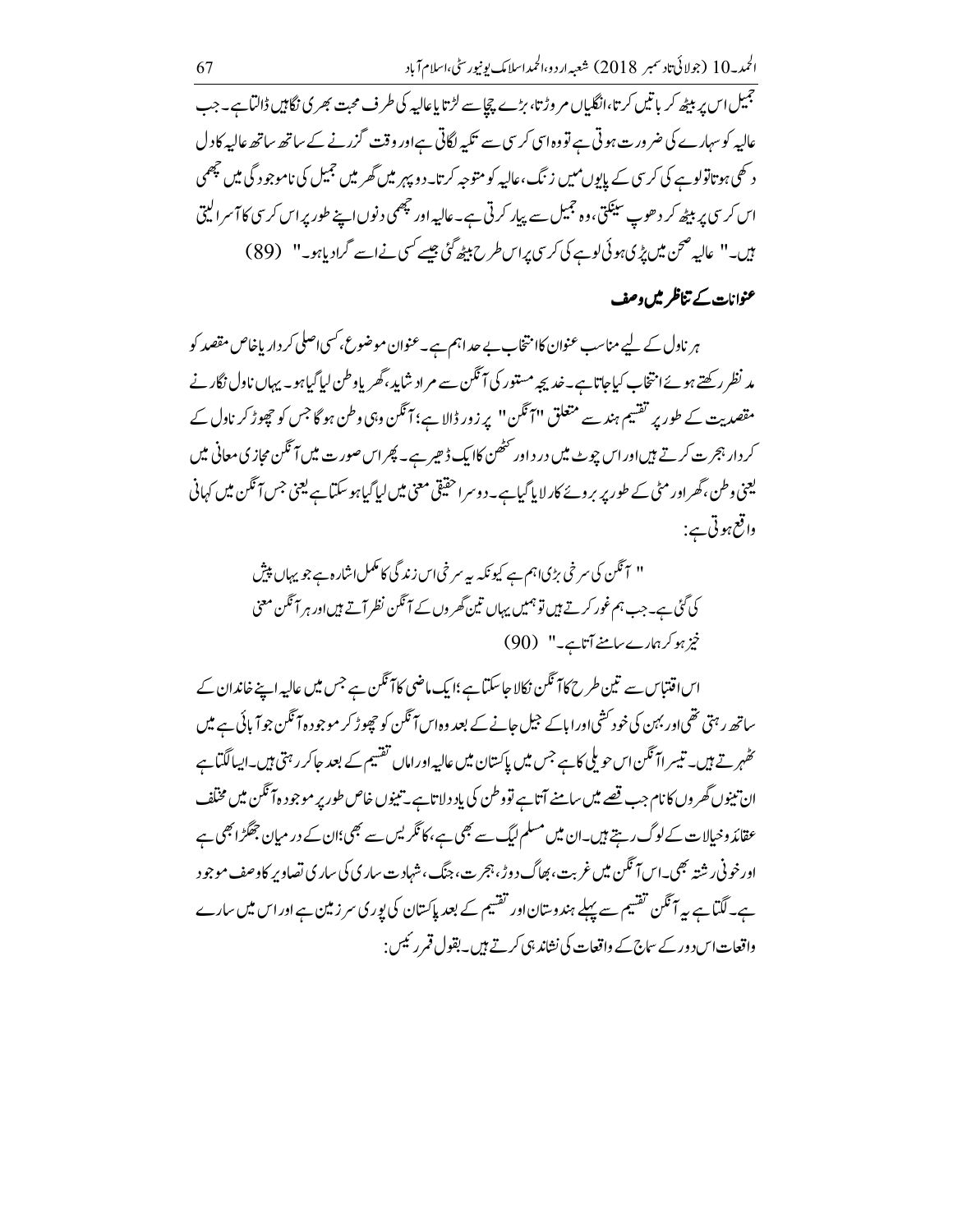" اس غیر معمولی کامبانی کاراز شاید یہ ہے کہ خدیجہ مستوراۓ گھر کے آئگن اور اپنے کنے کے افراد کی دیاہے باہر نکلیں جنہیں انہوں نے بچپن سے جوانی تک خلوت و حلوت میں دیکھاتھا اور جن کے دل کی د ھڑ کنوں کوانہوں نے اپنے پہنے میں محسوس کیاتھا۔" (91)

ز مین کاعنوان علامت کے طور پرا نتخاب کیا گیاہے؛زمین کی خاطر اس پر رہنے والے بے گھر ہو گئے اور زمین ہوتے ہوئے بھی لوگ بے گھر ہو جاتے ہیں۔اس عنوان سے بخوبی مٹی، ملک اور وطن ہی مر اد لی جاتی ہے۔اس ناول میں تقسیم ملک اوراس سے پیداشدہ فسادات پر سارا جھگڑامٹی کے حوالے سے ہے۔ساجدہ کواس کیامی کی بات یاد آتی ہےاور مستور اس بات میں زمین کوایک علامت کے طور پر لا کر کھڑا کر دیتی ہیں۔امی اس زمین کی بات کرتی ہیں جوان کے احاطے میں ہے۔ بار ش کے بعد بچے کے پاؤں کی چھاپ اس پر باقی نہیں رہتی۔زمین پر کسی کے نشان ہاقی نہیں رہتے زمین پر سے آند ھیاں اور بار شیں سب نقش مٹا جاتی ہیں گر انسانی ذہن میں ایک تصور بنتا کہ جیسے انسان لے چلے جانے کے بعد سب پچھ ختم ہو جاتاہے کچھ ہاتی نہیں رہتا:

> " اری پگلی! زمین بر کس کے قدموں کے نشان باقی رہ جاتے ہیں۔ آندھیاں اور بارشیں سب مٹادیخ ہیں۔" (92)

ایک اور جگہ زمین کوماں کی طرح تعارف کراتی ہیں کہ اس کی آغوش کھلی ہے اور جس نے اس کی پانہوں میں پناہ لی اس نے اس کو ساراآ سر ادے کر اس سے در د و ورنج و تھکن د ور کر دی، ماں کی طرح زمین بھی ایک واحد کیفیت ہے جاہے نئی سر زمین یعنی یہاں پاکستان کی ہو وہ اپنی ذمہ داری نبھاتی ہے :

" زمین کے اس ٹکڑے نے سب کو پناہ دے دی تھی۔اس نے سب کے قدموں کی تھکن اپنے سنے کےاندر حذب کر لی تھی۔" (93)

تقسیم کے بعد مہاجرلو گوں کے در میاں بعض کا بہ حال تھا کہ جالا کی اور زور و زبر دستی سے اپنے آپ کو بڑھاچڑھاکر بڑے عہد ہ دار سے پابڑی زمینوں کے مالک بن گئے؛اس طرح وہ ان زمینوں کے مالک بن کریدل گئے اوران کی زند گیاں بدل گئیں۔صلاح الدین فخر سے اپنی زمینوں کا حساب کرتے ہوئے اپنے بدلے ہوئے روپ کو د کھلاتاہے۔زمین کی ملکیت کی بیر گونج پورے ناول میں سنائی دیتی ہے۔ بیرز مین جوانسان کاگھر بھی ہے،اس کی زند گی اور موت کاسب بھی۔ یہی زمین جو تاریخ میں جنگوں کا محور رہی اور جنگ سے متاثر بن کو بھی پناہ دے چکی ہے۔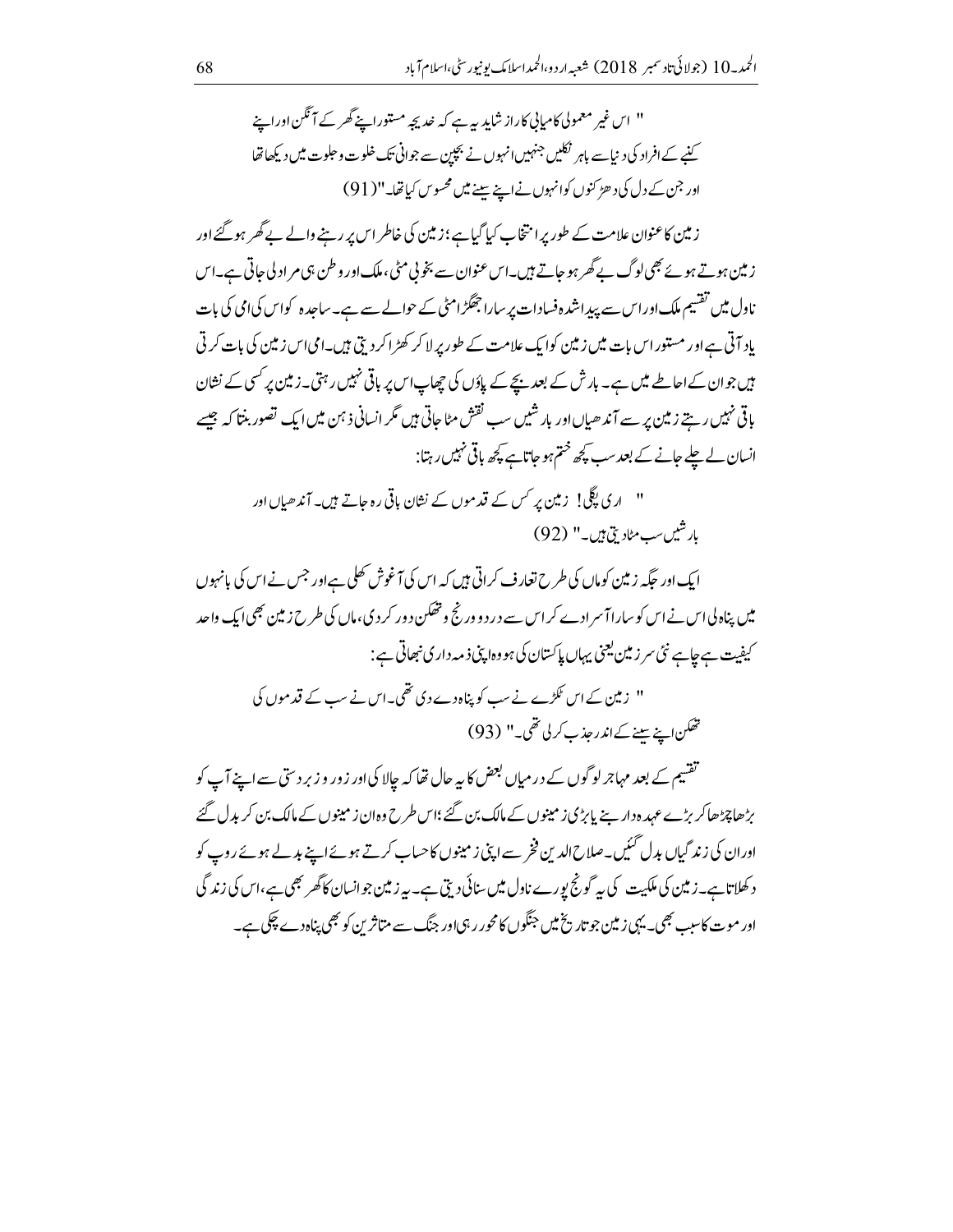اختاميه

خد بچہ مستور نے منظر کشی میں روا بی انداز کو مد نظر رکھنے کے ساتھ ساتھ مختصر توصیفات کو بیان کیا ہے۔آنگن اور زمسسین میں نہ صرف تقسیم کی تاریخ ملتی ہے بلکہ یہ دونوں اس دور کی جیتی جاگتی تصویر بھی پیش کراتے ہیں۔ان نادلوں میں جیتی جاگتی تصویریں نظر آتی ہیںاوران کی کامیابی کاراز وصف پر عبور ہونے میں پوشیدہ ہےاور یہ ناول اس دور کی نسل کے لیے در د وکرے کی تصویر س ہیں۔ یہ وصف نثر کے ظاہر ی حسن اور در ونی معانی پر پھیل گیاہے۔اگر یہاں چندلو گوں کی زند گی کوسایپی واقعات کے پس منظر میں بیان کرتے ہوئے وصف مٹایاجاتاتو ناول ایک خشک رپورٹ میں بدل جاتے ہیں اور تجسس اور دکچیپی بھی کم ہو جاتی ہے۔ مگر د ونوں ناولوں کے سارے عناصر میں وصف پاباجاتاہے۔ ناول نگار کی مہارت سے ہر ناول کے عناصر میں وصف الگ الگ حیثیت نہیں رکھتا ہلکہ سارے عناصر کوایک دوسرے کے ساتھ جوڑ دیتاہے۔ مستور نے کر داروں کے روپ سے زیادہ ان کی دورنی کیفیات،خیالات،نفسات،کر دار ویر تاؤ کو مر کز قرار دے کر ،کر دار نگار <mark>ی میں ایساعمد ہ</mark> وصف ابھار دیاہے جو کر داروں کی نفسات،ان کی ذہنی کشکش اور اندر ونی الجھاؤ سے ایک اجلی تصویر سامنے آتی ہے۔اسی طرح آتکن اور زمسےین میں مکانات ومقامات کاوصف قصے کی رومیں آہستہ آہستہ چل جاکر کہیں یور ی تصویر د کھائی دیتاہےاور بلکہ وصف اس بات کا باعث بناہے کہ نادل قابل اعتبار واقعات ، حقیقی کردار ، جیتی جاگتی تصویریں اور سیچے منظر پیش کرنے میں ۔<br>تعصب، انتہالینیدیاور غیر ضر وری ہاتوں سے بیچ سکیں۔خدیجہ مستور کے تخلیقی شعور ،ان کی فن کارانہ مہارت اور افسانوی عناصر اور عصر ی موضوعات پر مبنی ان کے ناول آنگین اور زمسسین کوار د و ناول کے صف اول میں قرار دیا حاسكتاب\_

حواله جات:

1 \_\_\_\_سداحمد دہلوی،فرہنگ\_ آصفـ\_،لاہور : ارد وسائنس بورڈ،2006،ذیل''توصیفاور وصف'' خمچمیل جالبی، قومی انگریزی <sub>ا</sub>ر د ولغ<u>ه --</u> ،اسلام آباد : مقتدره قومی زبان،1992، ص555  $-2$ 3\_ اردولغت،حسلد بيت وكي،كراجي: اردولغت بورڈ،2007،"ذيل وصف" 4\_ ايضاً،"زيل دصفيه"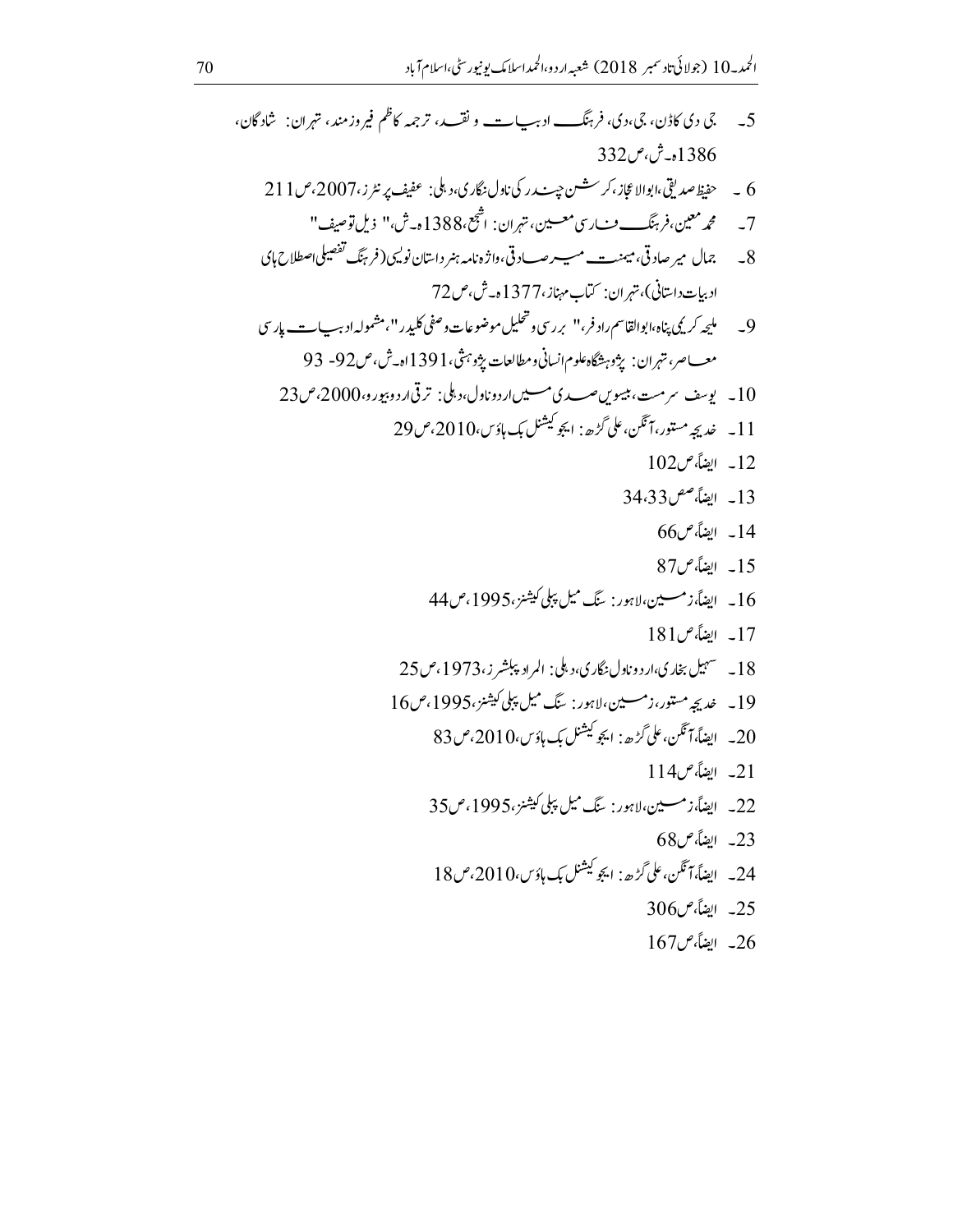27\_ ايضاً، ص97 28- ايضاً، ص122 29- ايضاً، ص311 343\_ ايضاً، ص343 31\_ ايضاً،ص15 32\_ ايضاً، ص9 33\_ ايضاً،زمسين،لاہور: ينگ ميل پبلي كيشنز،1995،ص39 34\_ ايضاً، ص163 35\_ ايضاً، ص75 36\_ ايضاً، ص36 37\_ ايضاً،ص18  $63$ - ايضاً، ص $38$ 39\_ ايضاً،آئَكن،على گڑھ: ايجوڭيشنل بك ہاؤس،2010،ص316 40\_ ابضاً، ص316 41\_ ايضاً،زمسين،لاہور: سگ ميل پپلي کيشنز،1995،ص14 42\_ احسن فار وقي،نورالحسن ہاشمي،ناول کپ ہے،على گڑھ: ايجو کيشنل بک ہاؤس، 1 201،ص31 43\_ جمال مير صاتي،ادبب \_\_\_\_ داسستاني، تهران: سخن،1376ه-ش، ص309 44\_ خديجه مستور،آئٽن،علي گُرُھ: ايجو کيشنل يک ہاؤس،2010،م ص319 45\_ ايضاً،زمسين،لاہور: ينگ ميل پېلى كيشنز،1995،ص5 ح46\_ ايضاً، ص51 $-46$ 47\_ ايضاً،آڭن، على گُرُھ: ايجوڭيشنل بك ماؤس،2010، ص31 48\_ ايضاً،زمسين،لاہور: سنگ ميل پېلى كيشنز،،1995،ص31 49\_ ايضاً،ص110 50\_ ايضاً،ص114  $51$  إيضاً، ص $51$ 52\_ ايضاً،آڭلن،على گڑھ: ايجوڭيشنل بك ہاؤس،2010،ص63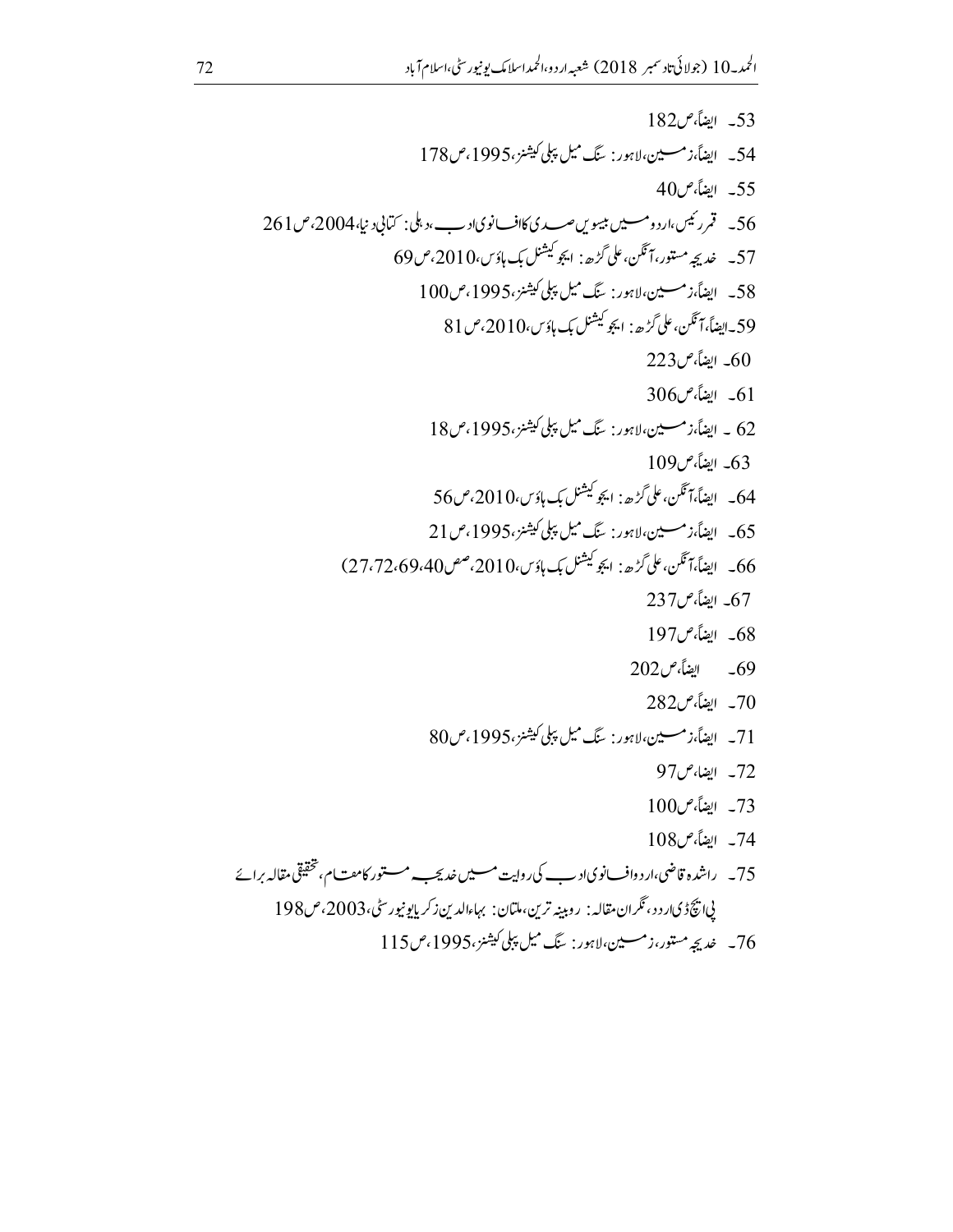كتابيات ار د ولغ<u>ه --</u> (تاريخي اصول پر) ،کراچي: ترقي ار د و بور<sup>ي</sup> ، 1977- 2010؛ بخاري، سهيل،ار د و ناول نگاري، د بلي: المراد پېشرز،1973 بصیر زاده،الهام اور تشکر ی، منوچپراور قویمی، مهوش،'' بررسی توصیف د کار کر د ہای بر جسته آن در رمان''،ادب پژو ہثی، شاره نوزد ہم، بہار 1391ہ۔ش